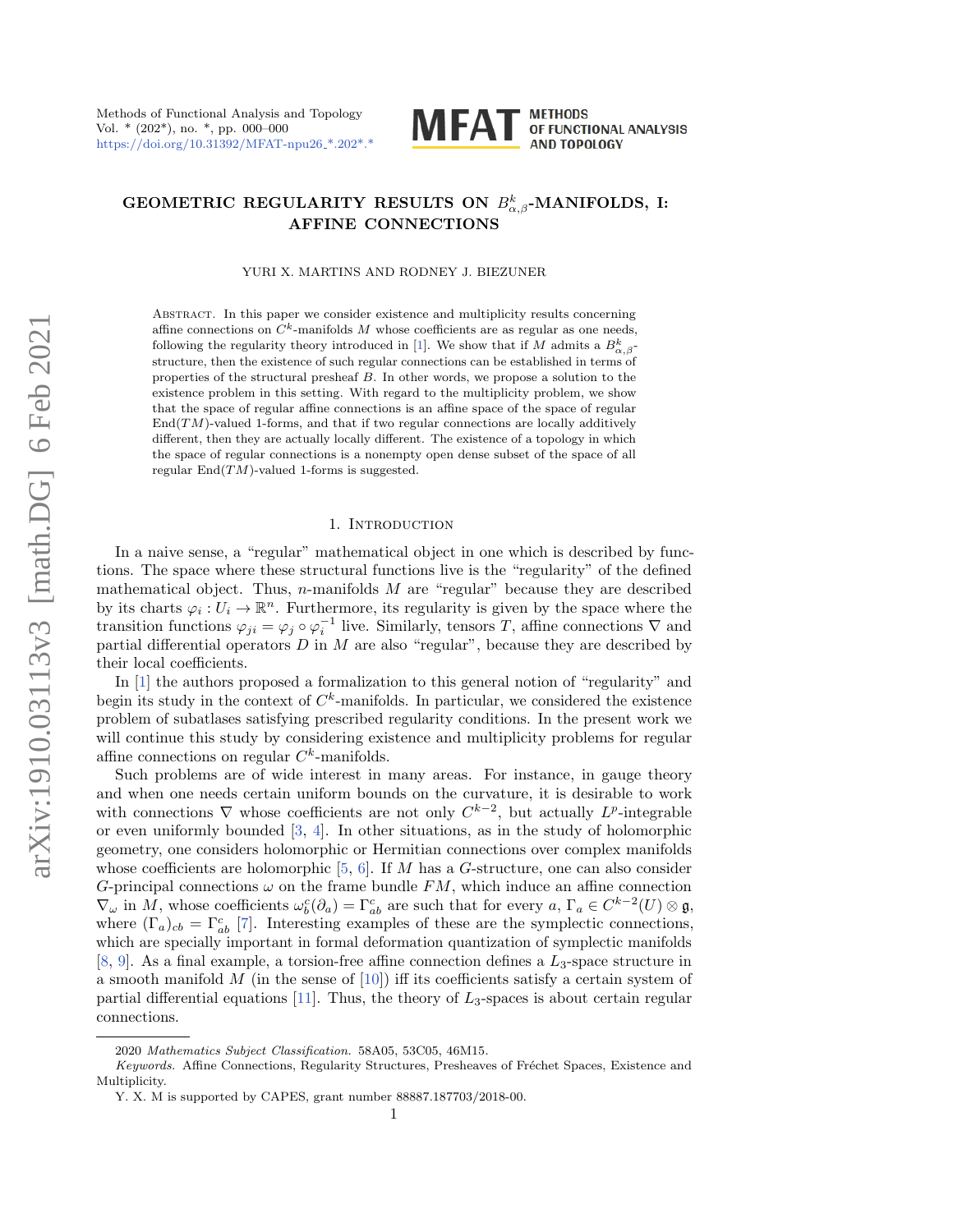In the formulation of "regular" object of  $[1]$ , the spaces describing the regularity are modeled by nuclear Fréchet spaces, since their category NFre is a closed symmetric monoidal relatively to the projective tensor project  $\otimes$ , and since most of the function spaces arising from geometry belongs to NFre. Furthermore, since one such space for every open set  $U \subset M$ , this leads to consider presheaves  $B : \mathrm{Open}(\mathbb{R}^n)^{op} \to \mathbf{NFre}$ . On the other hand, notice that if a mathematical concept is described by  $C^k$ -functions f, then the regularity of this object is typically described not only by the space where the functions f live, but also by the space where their derivatives  $\partial^i f$ ,  $1 \leq i \leq k$ , belong. Thus, we should consider sequences of presheaves  $B_i : \mathrm{Open}(\mathbb{R}^n)^{op} \to \mathbf{NFre}, \text{ with } i = 0, ..., k.$ But, for reasons which will be more clear later (see Remark 2.50), it is better to allow sequences  $B_i$  indexed in more general sets  $\Gamma$ . These are called *presheaves of*  $\Gamma$ -spaces.

**Example 1.1.** The prototypical example of  $[0, k]$ -presheaf, where  $[0, k] = 0, ..., k$ , is the sequence  $C^{k-i}$ . If  $\beta : \Gamma \to [0, k]$  is any function we get the  $\Gamma$ -presheaf  $C^{k-\beta(i)}$ . One can also consider the sequences  $L^{i}(U)$ ,  $W^{i,p}(U)$ , and so on.

We would also like to sum and multiply in the regularity spaces in a distributive way. We will consider presheaves of *distributive*  $\Gamma$ -spaces, which are presenaves of  $\Gamma$ -spaces endowed with a distributive structure. On the other hand, recall that we will be interested in regularity structures on  $C^k$ -objets. Thus, we need some way to make sense of the intersections  $B_{\alpha (i)}(U) \cap C^{k-\beta (i)}(U)$ , where the index  $\alpha$  is necessary to ensure that both are presheaves of  $\Gamma$ -spaces for the same  $\Gamma$ . This will be done with the help of an ambient category  $\mathbb X$  with pullbacks (typically the category of  $\Gamma$ -graded real vector spaces) and of an ambient object X, in which both  $B_i$  and  $C^{k-\beta(i)}$  can be included, being the intersection  $B_i \cap_X C^{k-\beta(i)}$  given by the pullbacks of the inclusions. In other words, we will need an intersection structure between  $B_i$  and  $C^{k-\beta(i)}$ , denoted by X.

With all this stuff, we define a "regular" function  $f : U \rightarrow \Bbb{R}$ , here called  $(B, k, \alpha, \beta)$ function in X, as a  $C^k$ -function such that  $\partial^i f \in B_{\alpha(i)}(U) \cap_{X(U)} C^{k - \beta(i)}(U)$  for each i. Similarly, a "regular"  $C^k$ -manifold, called  $(B^k_{\alpha,\beta}, \mathbb{X})$ -manifold is one whose transition functions  $\varphi_{ji}$  are regular functions, i.e., are  $(B, k, \alpha, \beta)$ -functions in X. Finally, a "regular" affine connection in a  $(B_{\alpha, \beta}^k, \mathbb{X})$ -manifold M is a  $C^k$  affine connection  $\nabla$  whose coefficients  $(\Gamma \varphi )_{ab}^c$  in each regular chart  $\varphi$  of M are  $(B, k, \alpha', \beta')$ -functions in some other ambient Y. We also say that  $\nabla$  is an affine  $(B_{\alpha', \beta'}^k, \mathbb{Y})$ -connection in M.

In this new language, the existence and multiplicity problems for regular affine connections on regular manifolds have the following description:

- **Existence.** Let M be a  $(B^k_{\alpha, \beta}, \mathbb{X})$ -manifolds. Given  $\alpha'$  and  $\beta'$  and  $\mathbb{Y}$ , can we find conditions on B, k,  $\alpha$  and  $\beta$  such that M admits affine  $(B^k_{\alpha', \beta'}, \mathbb{Y})$ -connections?
- $\bullet$  Multiplicity. What can be said about the dimension of the space  $\mathrm{Conn}^k_{\alpha',\beta'}(M; \mathbb Y )$ of  $(B^k_{\alpha',\beta'}, \mathbb{Y})$ -connections in M?

We prove that arbitrarily regular connection exist in sufficiently regular manifolds. The wil[l be](#page-15-0) based on four steps:

- (1) existence of arbitrarily regular affine connections in each  $U \subset M$  (Proposition 3.1);
- (2) existence of global affine connections in  $M$  whose coefficients  $(\Gamma_{\varphi})_{ab}^c$  are regular, but whose derivatives are not [\(Th](#page-13-0)eorem 3.2);
- (3) proving a Regularity Globalization Lemma, ensuring that the derivatives  $\partial^i (\Gamma_\varphi)_{ab}^c$ [can](#page-16-0) be made regular (Lemma 2.4);
- (4) putting together the previous steps to get a glob[al re](#page-18-0)gular connection (Theorem 3.4).

Concerning the multiplicity problem, in Proposition 4.2 we show that the space of regular affine connections is an affine space of the space of regular  $\text{End}(TM)$ -valued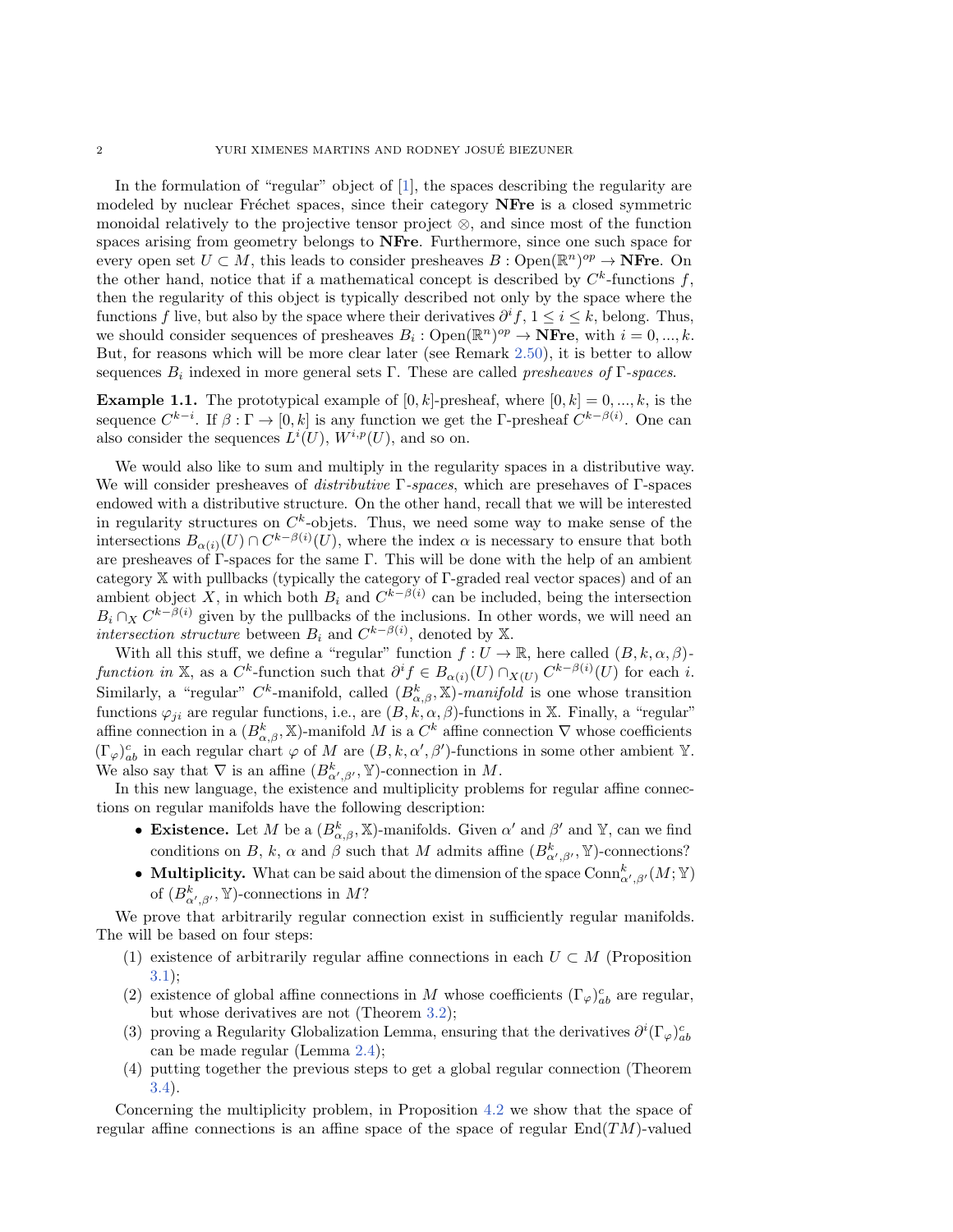1-forms, and in Theorem 4.6 we prove that if two [re](#page-2-0)gular connections are locally additively different, then they are locally different.

The paper is organized asf[ollow](#page-10-0)s. In Section 2 [we](#page-10-0) present the needed background for our [m](#page-19-0)ain results. In parts, it contai[n con](#page-10-0)cepts introduced in [1], but now described in a more concrete way. S[ubs](#page-14-0)ection 2.9 and Subsection 2.9 are fully new in content if compared to [1]. In parti[cu](#page-17-0)lar, in Subsection 2.9 the Regularity Globalization Lemma is stated and proved. Section 3 deals with the existence problem and the four steps described above. Section 4 is about the multiplicity problem. The paper ends with an informal discussion of why we should believe that there exists a topology in which  $\text{Conn}^k_{\alpha', \beta'}(M; \mathbb{Y})$ is a nonempty open dense subset of the space of tuples of  $(B, k, \alpha', \beta')$ -functions in Y.

<span id="page-2-0"></span>\bullet Convention: remarks concerning notations and assumptions will be presented using a bullet.

### 2. Background

In this section we will present allt[ha](#page-19-0)t is necessary to formally state and prove the existence and multiplicity results described in the introduction. We begin by recalling in detail the definitions and results from [1] that will be needed in the next sections, which are basically the notion of  $B^k_{\alpha,\beta}$ -manifold and the underlying concepts.

 $\bullet$  Notations. In the following  $\Gamma$  denotes an arbitrary set, regarded as a set of indexes. Given  $k, l \geq 0$  with  $k \leq l$ ,  $[k, l]$  will denote the integer closed interval from  $k$  to  $l$ . NFre will denote the [cate](#page-20-6)gory of nuclear Fréchet spaces with continuous linear maps, and  $\otimes$  is the projective tensor product, which makes NFre a symmetric monoidal category [12].

2.1.  $\Gamma$ -Spaces. In this section we will recall what are distributive  $\Gamma$ -spaces. For a complete exposition, see Section 2 of [1].

**Definition 2.1.** A  $\Gamma$ -space is a family  $B = (B_i)_{i\in \Gamma}$  of nuclear Fréchet spaces. A morphism  $f : B \Rightarrow B'$  between two  $\Gamma$ -spaces B and B' is a family  $f_i : B_i \rightarrow B'_i$  of morphisms in **NFre**, with  $i \in \Gamma$ . Composition and identities are defined componentwise, so that we have a category  $NFre<sub>Γ</sub>$ .

<span id="page-2-1"></span>**Example 2.2.** The fundamental examples are the  $[0, k]$ -spaces given by  $B_i = C^i(M; \mathbb{R}^m)$ , where M is a  $C^k$ -manifold, with the standard family of semi-norms

<span id="page-2-3"></span>
$$
||f||_{r,l} = \sum_{j} \sup_{|\mu|=r} \sup_{x \in K_l} |\partial^{\mu} f_j(x)| \tag{2.1}
$$

with  $0 \leq r \leq i$  and  $(K_l)$  some nice sequence of compact sets of M. More generally, given a set  $\Gamma$  and a function  $\beta : \Gamma \rightarrow [0, k]$ , we can define the  $\Gamma$ -space  $B_i = C^{k - \beta(i)}(M; \mathbb{R}^m)$ .

**Example 2.3.** Similarly, we can consider in  $C^{k-\beta(i)}(U;\mathbb{R})$  other Banach norms, as  $L^p$ -norms or Sobolev norms.

<span id="page-2-2"></span>**Example 2.4.** More generally, any sequence of Banach spaces defines a  $\Gamma$ -space, where  $\Gamma$  is the set in which the sequence is indexed.

**Example 2.5.** Given a  $\Gamma$ -space B and a function  $\alpha : \Gamma' \rightarrow \Gamma$  we define a new  $\Gamma'$ -space  $B_\alpha$  by reindexing B, i.e.,  $(B_\alpha )_i = B_{\alpha (i)}$ .

**Definition 2.6.** A *distributive structure* in a  $\Gamma$ -space B consists of:

- (1) maps  $\epsilon, \delta : \Gamma \times \Gamma \to \Gamma$ ;
- (2) continuous linear maps  $*_{ij}$ :  $B_i \otimes B_j \rightarrow B_{\epsilon (i,j)}$  and  $+_ij$ :  $B_i \otimes B_j \rightarrow B_{\delta (i,j)}$ , for every  $i, j \in \Gamma$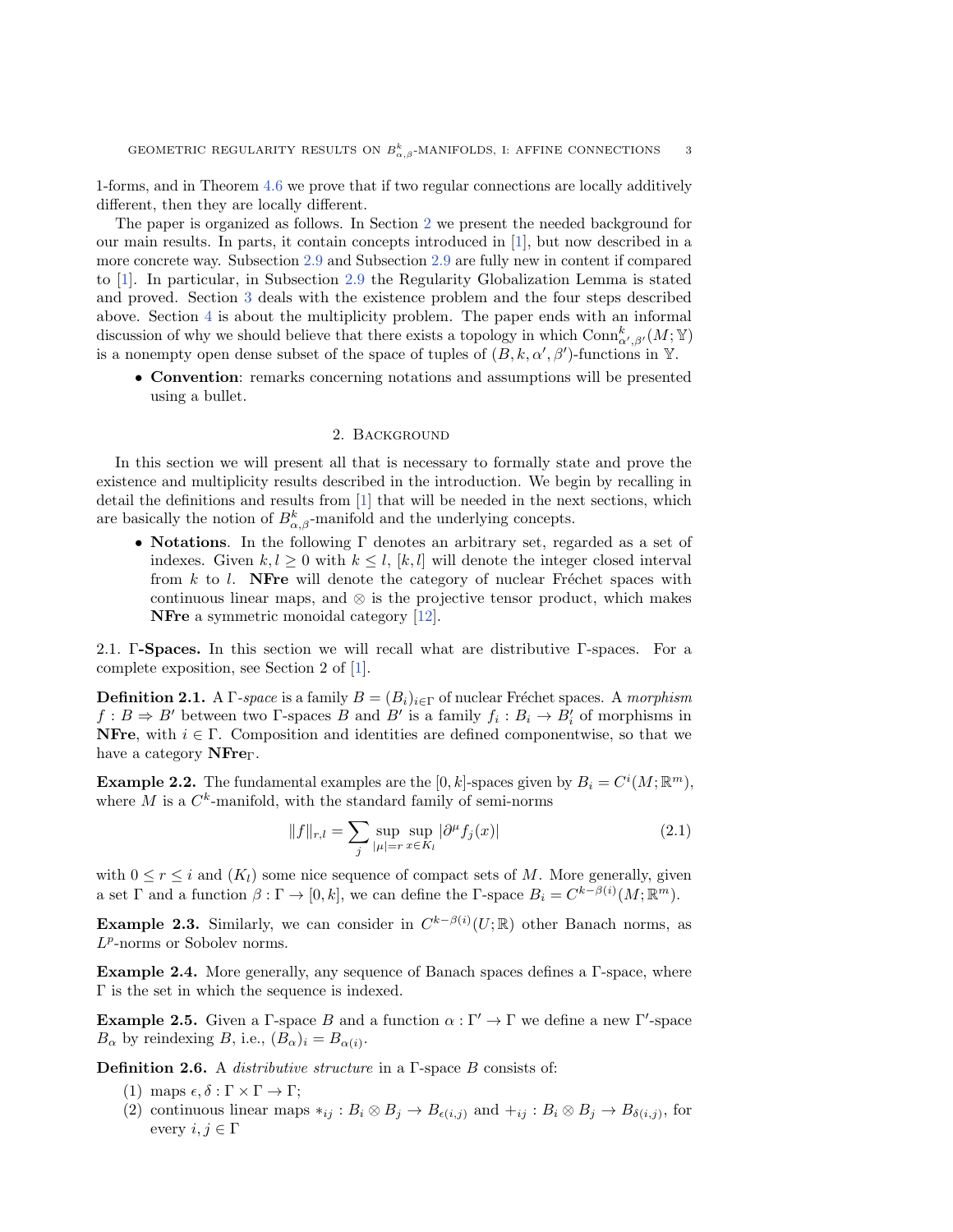such that the following compatibility equations are satisfied for every  $x \in B_i$ ,  $y \in B_j$  and  $z \in B_k$ , and every  $i, j, k \in \Gamma$  (notice that the first two equations, which describe left and right distributivity, respectively, makes sense only because of the last two).

$$
x *_{i\delta(j,k)} (y +_{jk} z) = (x *_{ij} y) + (x *_{ik} z)
$$
  
\n
$$
(x +_{ij} y) *_{\delta(i,j)k} z = (x *_{ik} z) + (y *_{jk} z)
$$
  
\n
$$
\epsilon(i, \delta(j,k)) = \delta(\epsilon(i,j), \epsilon(i,k))
$$
  
\n
$$
\epsilon(\delta(i,j), k) = \delta(\epsilon(i,k), \epsilon(j,k)).
$$

We also require that  $+_{ii}$  coincides with the sum  $+_{i}$  in  $B_{i}$ .

**Definition 2.7.** A *distributive*  $\Gamma$ -space is a  $\Gamma$ -space B endowed with distributive structure  $(\epsilon , \delta , +, \ast )$ . A morphism between distributive  $\Gamma$ -spaces  $(B, \epsilon , \delta , +, \ast )$  and  $(B', \epsilon', \delta', +', \ast')$ is a pair  $(f, \mu )$ , where  $\mu : \Gamma \rightarrow \Gamma$  is a function and  $f = (f_i)_{i\in \Gamma}$  is a family of continuous linear maps  $f_i : B_i \rightarrow B'_{\mu(i)}$  such that the following equations are satisfied (notice again that the first two equations, which describe left and right distributivity, respectively, makes sense only because of the last two):

$$
f(x *_{ij} y) = f(x) *'_{\epsilon'(\mu(i), \mu(j))} f(y)
$$
  
\n
$$
f(x +_{ij} y) = f(x) +'_{\delta'(\mu(i), \mu(j))} f(y)
$$
  
\n
$$
\mu(\epsilon(i, j)) = \epsilon'(\mu(i), \mu(j))
$$
  
\n
$$
\mu(\delta(i, j)) = \delta'(\mu(i), \mu(j)).
$$

**Example 2.8.** With pointwise sum and multiplication, the  $\Gamma$ -spaces  $C^{k-\beta(i)}(M; \mathbb{R})$  are distributive for  $\delta (i, j) = k - \max(\beta (i), \beta (j)) = \epsilon (i, j)$ . Hölder's inequality implies that the  $\mathbb{Z}_{\geq 0}$ -spaces  $L^i(U)$  also are distributive, with  $\delta (i, j) = \min(i, j)$  and  $\epsilon (i, j) = i \star j =$  $(i\cdot j)/(i+j)$ , now viewed as a  $\Gamma$ -space for  $\Gamma \subset \mathbb{Z}_{\geq 0}$  being the set of all  $i, j \geq 0$  such that  $i \star j$ is an integer. From Yong's inequality one can considers a different distributive structure in  $L^i(\mathbb{R}^n)$  given by convolution product and such that  $\epsilon(i, j) = r(i, j) = (i \cdot j)/(i+j-(i \cdot j)),$ where now  $\Gamma \subset \mathbb{Z}_{\geq 0}$  is such that  $r(i, j)$  is an integer.

<span id="page-3-0"></span>**Definition 2.9.** Let B and B' be a  $\Gamma$ -space and a  $\Gamma'$ -space, respectively. The external tensor product between them is the  $\Gamma \times \Gamma'$ -space  $B \otimes B'$  such that  $(B \otimes B')_{i,j} = B_i \otimes B'_j$ .

**Remark 2.10.** A distributive  $\Gamma$ -space  $(B, \epsilon, \delta, +, \ast )$  induces two  $(\Gamma \times \Gamma )$ -spaces  $B_\epsilon$  and  $B_\delta$ , defined by  $(B_\epsilon )_{ij} = B_{\epsilon (i,j)}$  and  $(B_\delta )_{ij} = B_{\delta (i,j)}$ . The family of maps  $\ast_{ij}$  and  $\pm_{ij}$ defining a distributive  $\Gamma$ -structure are actually morphisms of  $\Gamma \times \Gamma$ -spaces  $\ast : B \otimes B \Rightarrow B_{\epsilon}$ and  $+: B \otimes B \Rightarrow B_\delta.$ 

2.2. Abstract Intersections. We now recall abstract intersection structures between presheaves of distributive  $\Gamma$ -spaces. For a complete exposition, see Section 2 of [1].

As a motivation, recall that the intersection  $A \cap B$  of vector subspaces  $A, B \subset X$  of a fixed vector space X can be viewed as the pullback between the inclusions  $A \hookrightarrow X$  and  $B \hookrightarrow X$ . However, if A and B are arbitrary vector spaces, the "abstract intersection"  $A \subset B$  is a priori not well-defined. In order to define it we first consider an ambient space X in which both can be embedded and one fixes embeddings  $\alpha : A \rightarrow X$  and  $\beta : B \rightarrow X$ . The abstract intersection between A and B inside X, relative to the fixed embeddings  $\alpha$ and  $\beta$ , is then defined as the pullback pb( $\alpha, \beta$ ) between  $\alpha$  and  $\beta$ .

Notice that if the category  $C$  in which the objects  $A$  and  $B$  live does not have pullbacks, then the above notion of abstract intersection may not exist for certain triples  $(X, \alpha, \beta)$ . In these cases we first need to regard both  $A$  and  $B$  as objects of another category  $\bf{X}$  with pullbacks. Thus, we take a faithful functor  $\gamma : \mathbf{A} \rightarrow \mathbf{X}$ , a fixed ambient object  $X \in \mathbf{X}$  and fixed monomorphisms  $\alpha : \gamma_{\mathbf{A}}(A) \hookrightarrow X$  and  $\alpha : \gamma (A) \hookrightarrow X \alpha : \gamma (B) \hookrightarrow X$ . The abstract intersection can then be defined as the pullback  $ph(\alpha, \beta)$  between  $\alpha$  and  $\beta$ , but now it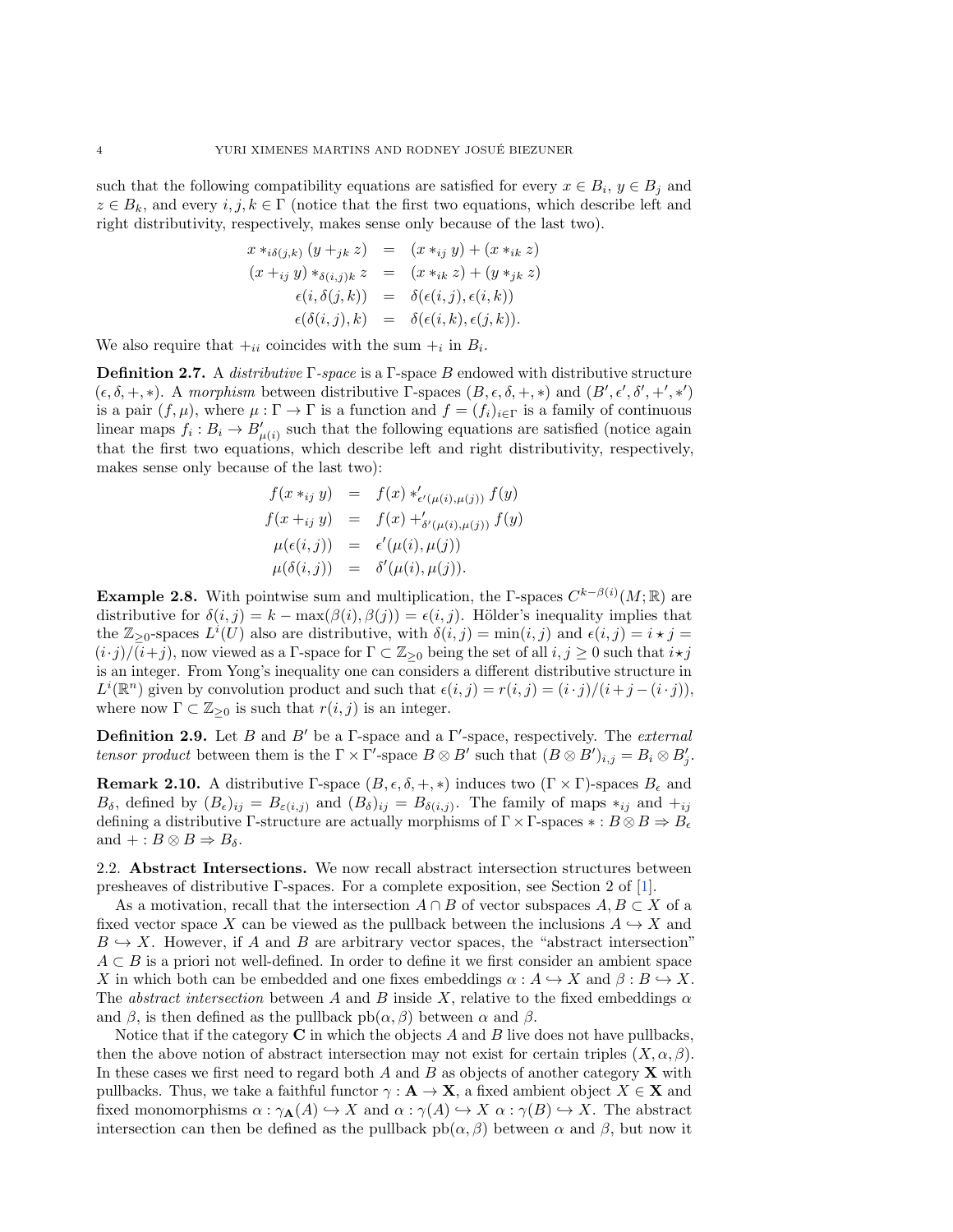depends additionally on the faithful functor  $\gamma$ . Furthermore, a priori it exists only as an object of  $X$ , which is why we call it "abstract".

<span id="page-4-3"></span>**Definition 2.11.** A  $\Gamma$ -ambient is a tuple  $\mathcal{X} = (\mathbf{X}, \gamma, \gamma \Sigma)$ , where X is a category with pullbacks and  $\gamma$  and  $\gamma_\Sigma$  are faithful functors  $\gamma : \mathbf{NFre}_\Gamma \to \mathbf{X}$  and  $\gamma_\Sigma : \mathbf{NFre}_{\Gamma \times \Gamma} \to \mathbf{X}$ . We say that a  $\Gamma$ -ambient  $\mathcal X$  has n[ull](#page-19-0) objects if the ambient category **X** has a null object 0.

**Example 2.12.** As discussed in [1], the typical example of  $\Gamma$ -ambient is such that  $\mathbb{X}$  is the category  $\mathbf{Vec}_{\mathbb{R} \Gamma \times \Gamma}$  of  $\Gamma \times \Gamma$ -graded real vector spaces,  $\gamma_{\Sigma} : \mathbf{NFre}_{\Gamma \times \Gamma} \to \mathbf{Vec}_{\mathbb{R} \Gamma \times \Gamma}$ is the forgetful functor and  $\gamma : \mathbf{NFre}_{\mathbb R} \to \mathbf{Vec}_{\mathbb R, \Gamma \times \Gamma}$  is the composition of  $\Gamma_\Sigma$  with the [inc](#page-19-0)lusion  $\mathbf{NFre}_{\Gamma} \hookrightarrow \mathbf{NFre}_{\Gamma \times \Gamma}$  given by  $\imath (B)_{i,j} = B_i \oplus 0.$ 

<span id="page-4-5"></span>**Example 2.13.** More generally, it is interesting to consider the class of vector  $\Gamma$ -ambients [1]. These are such that  $\mathbf{X} = \mathbf{Vec}_{\mathbb{R},\Gamma \times \Gamma}$ ,  $\gamma_{\Sigma}$  creates null objects and  $\gamma = \gamma_{\Sigma} \circ F$ , where F is another functor that creates null objects.

**Definition 2.14.** Let B, B' be two  $\Gamma$ -spaces and let  $\mathcal{X} = (\mathbf{X}, \gamma, \gamma_{\Sigma})$  be a  $\Gamma$ -ambient. An intersection structure between B and B' in  $(X, \gamma, \gamma_{\Sigma})$  is given by an object  $X \in X$  and monomorphisms  $i: \gamma (B) \hookrightarrow X$  and  $i': \gamma (B') \hookrightarrow X$ . We write X in order to denote  $(X, \iota, \iota')$  and we say that X is the *ambient object* of  $\Bbb X$ .

Notice that in the definition above the functor  $\gamma \Sigma$ , which is part of the  $\Gamma$ -ambient, was not used yet. It will be used when taking distributive structu[res](#page-4-0) into account.

**Definition 2.15.** Let  $(B, \epsilon, \delta, +, *)$  and  $(B', \epsilon', \delta', +', *)$  be distributive  $\Gamma$ -spaces. An intersection structure between them, denoted by  $\mathbb{X}$ , consists of

- (1) a  $\Gamma$ -ambient  $\mathcal{X} = (\mathbf{X}, \gamma, \gamma_{\Sigma})$ ;
- (2) an intersection structure  $\mathbb{X}_0 = (X, \iota, \iota')$  between B and B';
- (3) an intersection structure  $\mathbb{X}_{*} = (X_{*}, \jmath_{*}, \jmath'_{*})$  between  $B_{\epsilon}$  and  $B'_{\epsilon'}$ ;
- (4) an intersection structure  $\mathbb{X}_{+} = (X_{+}, \jmath_{+}, \jmath'_{+})$  between  $B_{\delta}$  and  $B'_{\delta'}$ .

The abstract intersection between  $(B, \epsilon, \delta, +, *)$  and  $(B', \epsilon', \delta', +', *)$  in  $\mathcal{X}$ , relatively to  $\mathbb{X}$ , is:

- (1) the abstract intersection  $\text{pb}(X, \iota, \iota'; \mathcal{X}, \mathbb{X}_0)$  between B and B';
- (2) the abstract intersection  $\operatorname{pb}(X_*, j_*, j'_*; \mathcal{X}, \mathbb{X}_*)$  between  $B_\epsilon$  and  $B'_{\epsilon'}$ ;
- (3)the abstract intersection  $\operatorname{pb}(X_+, \jmath_+, \jmath_+', \mathcal{X}, \mathbb{X}_+)$  between  $B_\delta$  and  $B'_\delta$ ;
- (4) the additional pullbacks between  $\gamma_\Sigma (\ast) \circ \jmath_\ast$  a[nd](#page-4-2)  $\gamma_\Sigma (\ast') \circ \jmath'_\ast$ , and between  $\gamma_\Sigma (+) \circ \jmath_+$ and  $\gamma \Sigma (+') \circ \gamma_+^{\prime}$ , as below<sup>2</sup>, describing the abstract intersections between the multiplications  $*$  and  $*'$ , and the sums + and +', respectively<sup>3</sup>, in  $\mathcal X$  and relatively to  $\mathbb{X}$ .

<span id="page-4-4"></span>
$$
pb(\gamma_{\Sigma}(*) \circ \jmath_*, \gamma_{\Sigma}(*') \circ \jmath'_*) \longrightarrow \gamma_{\Sigma}(B' \otimes B')
$$
\n
$$
\downarrow \qquad \qquad \downarrow \gamma_{\Sigma}(*')
$$
\n
$$
pb(\jmath_*, \jmath'_*) \longrightarrow \gamma_{\Sigma}(B'_{\epsilon})
$$
\n
$$
\downarrow \qquad \qquad \downarrow \qquad \qquad \downarrow \qquad \qquad \downarrow \qquad \qquad \downarrow \qquad \qquad \downarrow \qquad \qquad \downarrow \qquad \qquad \downarrow \qquad \qquad \downarrow \qquad \qquad \downarrow \qquad \qquad \downarrow \qquad \qquad \downarrow \qquad \qquad \downarrow \qquad \qquad \downarrow \qquad \qquad \downarrow \qquad \qquad \downarrow \qquad \qquad \downarrow \qquad \qquad \downarrow \qquad \qquad \downarrow \qquad \qquad \downarrow \qquad \qquad \downarrow \qquad \qquad \downarrow \qquad \qquad \downarrow \qquad \qquad \downarrow \qquad \qquad \downarrow \qquad \qquad \downarrow \qquad \qquad \downarrow \qquad \qquad \downarrow \qquad \qquad \downarrow \qquad \qquad \downarrow \qquad \qquad \downarrow \qquad \qquad \downarrow \qquad \qquad \downarrow \qquad \qquad \downarrow \qquad \qquad \downarrow \qquad \qquad \downarrow \qquad \qquad \downarrow \qquad \qquad \downarrow \qquad \qquad \downarrow \qquad \qquad \downarrow \qquad \qquad \downarrow \qquad \qquad \downarrow \qquad \qquad \downarrow \qquad \qquad \downarrow \qquad \qquad \downarrow \qquad \qquad \downarrow \qquad \qquad \downarrow \qquad \qquad \downarrow \qquad \qquad \downarrow \qquad \qquad \downarrow \qquad \qquad \downarrow \qquad \qquad \downarrow \qquad \qquad \downarrow \qquad \qquad \downarrow \qquad \qquad \downarrow \qquad \qquad \downarrow \qquad \qquad \downarrow \qquad \qquad \downarrow \qquad \qquad \downarrow \qquad \qquad \downarrow \qquad \qquad \downarrow \qquad \qquad \downarrow \qquad \qquad \downarrow \qquad \qquad \downarrow \qquad \qquad \downarrow \qquad \qquad \downarrow \qquad \qquad \downarrow \qquad \qquad \downarrow \qquad \qquad \downarrow \qquad \qquad \downarrow \qquad \qquad \downarrow \qquad \qquad \downarrow
$$

<span id="page-4-2"></span><span id="page-4-1"></span><span id="page-4-0"></span><sup>&</sup>lt;sup>1</sup>Recall the definitions [of](#page-3-0)  $B_\epsilon$  and  $B_\delta$  in Remark 2.10.

<sup>&</sup>lt;sup>2</sup>We presented only the first of these pullbacks, since the second one is fully analogous.

<sup>&</sup>lt;sup>3</sup>Recall from Remark 2.10 that  $\ast$  and + can be viewed as morphisms defined on external tensor products.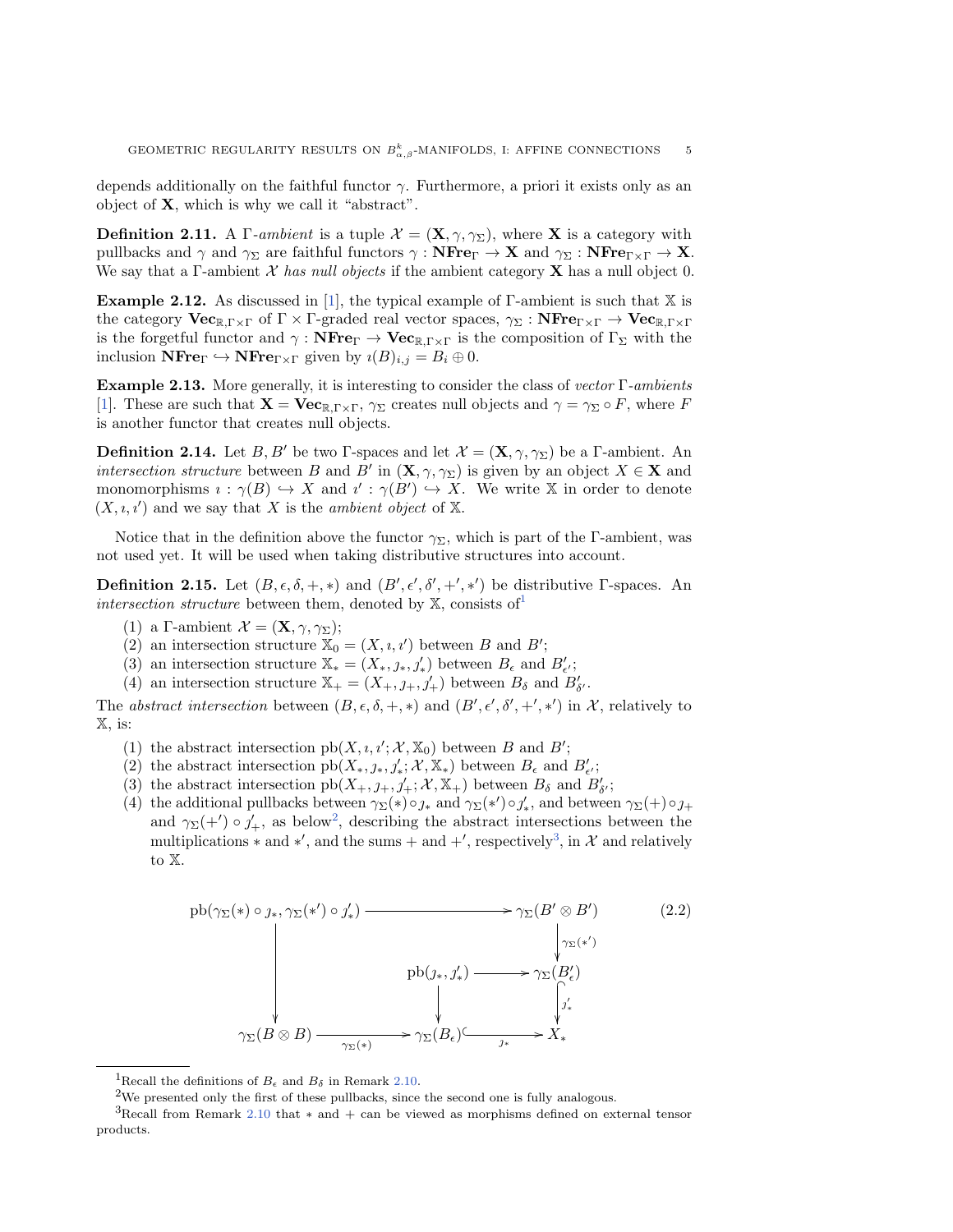• The abstract intersections between  $*$  and  $*'$ , and between  $+$  and  $+'\gamma$ , as above, will be denoted simply by  $pb(*, *,'; \mathcal{X}, \mathbb{X}_*)$  and  $pb(+, +'; \mathcal{X}, \mathbb{X}_+),$  respectively.

Example 2.16. The abstract inters[ection](#page-4-3) usually depends strongly on the ambient object X. E.g, in the  $\Gamma$ -ambient of Example 2.12, if  $X = \gamma (B) \oplus \gamma (B')$ , then  $\text{pb}(X, \iota, \iota'; \mathcal{X}, \mathbb{X}) \simeq 0$ i[nd](#page-19-0)ependently of  $\imath$  and  $\imath'$ . On the other hand, if  $X = \text{span}(\gamma (B) \cup \gamma (B'))$ , then the abstract intersection is a nontrivial graded vector space if  $B_i \cap B_i'$  is nontrivial for some  $i \in \Gamma$ . See Examples 12-13 of [1].

**Remark 2.17.** In typical examples, if there is some  $i \in \Gamma$  such that  $B_i$  [or](#page-6-0)  $B_i'$  is a nontrivial vector space, then the abstract intersection between  $B$  and  $B'$  is nontrivial too. This depends on how we "concretify" th[e a](#page-19-0)bstract intersections: see Lemma 2.2.

2.3. Concretization. Here we will recall the concretization procedures for abstract intersection structures. See Section 2 of [1].

In the last section we described how we can intersect two objects  $A, B \in \mathbb{C}$  in a category without pullbacks by means of considering spans in an ambient category X with pullbacks via a faithful functor  $\gamma : C \rightarrow X$ . The resulting abstract intersection, however, exists a priori only in X, but in many situations we actually need to work with it in C. Thus we need some "concretization" procedure. An obvious approach would be to require that  $\gamma : C \rightarrow X$  reflects pullbacks, but this would assume that C has pullbacks, which is precisely what we are avoiding. One could also assume the presence of an opposite directed functor  $F : \mathbf{X} \rightarrow \mathbf{C}$  which preserves pullbacks, but again this [as](#page-5-0)sumes that C has pullbacks. A final obvious attempt would be consider only flat functors  $\gamma : C \rightarrow X$ , but this is too restrictive for our purposes. The exact condition that we need is the following<sup>4</sup>:

**Definition 2.18.** Let  $\gamma : \mathbf{C} \rightarrow \mathbf{X}$  be a faithful functor and  $X \in \mathbf{X}$ . A concreteness structure for  $\gamma$  in X is given by a set  $W_\gamma (A; X)$  of morphisms  $\gamma (A) \rightarrow X$  for each  $A \in \mathbf{C}$ . Let

$$
W_{\gamma}(X) = \bigcup_{A \in \mathbf{C}} W_{\gamma}(A;X).
$$

We say  $\gamma$  satisfies the *concreteness property* in the concreteness structure  $W_\gamma (X)$  if for every pair  $f : \gamma (A) \hookrightarrow X$  and  $f' : \gamma (B) \hookrightarrow X$  in  $W_\gamma (X)$  there exist:

(1) an object  $A \cap_{X,\gamma} B \in \mathbf{C}$  and an isomorphism  $u : \gamma (A \cap_{X,\gamma} B) \simeq \text{pb}(f, f');$ 

(2) morphisms  $\theta_1 : A \cap_{X,\gamma} B \rightarrow A$  and  $\theta_2 : A \cap_{X,\gamma} B \rightarrow B$ ,

such that the diagram below commutes.

<span id="page-5-2"></span>

<span id="page-5-1"></span>**Remark 2.19.** The cospan in C defined by  $(\theta_1, \theta_2)$  is called *concrete cospan* of the span  $(f, f')$ . Thus, the concreteness property allow us to replace a span in **X** by a not necessarily universal cospan (i.e., not necessarily a limit) in C.

<span id="page-5-0"></span>**Lemma 2.1.** If  $\gamma$  satisfies the concreteness property in  $W_{\gamma}(X)$  and if f and f' are monomorphisms, then the corresponding  $\theta_1$  and  $\theta_2$  are too.

<sup>&</sup>lt;sup>4</sup>One can actually work in a more general setting, as those discussed in [1]. However, the present conditions are sufficient for essentially everything, including our main results.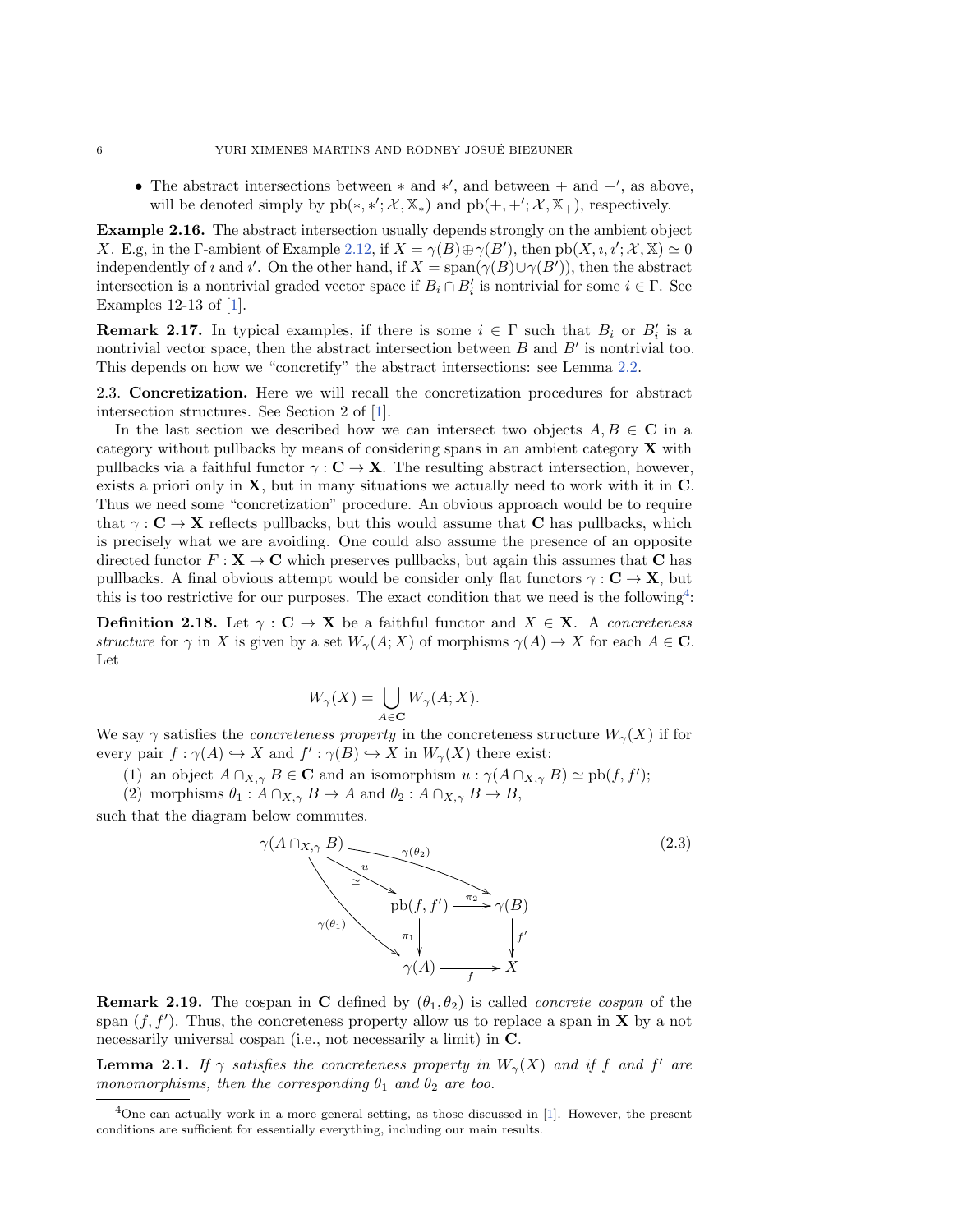*Proof.* By the comutativity of the diagram above, we have  $\gamma (\theta_i) = \pi_i \circ u$ , with  $i = 1, 2$ . Since f and f' are monomorphisms, it follows that  $\pi_i$  are monomorphisms too. Thus,  $\gamma (\theta_i)$  also are. Since  $\gamma$  is faithful, it reflect monomorphisms.  $\Box$ 

We can now put the previous discussion in our context.

**Definition 2.20.** Let  $\mathcal{X} = (\mathbf{X}, \gamma, \gamma_{\Sigma})$  be a  $\Gamma$ -ambient and let  $X \in \mathbf{X}$ . Define

- (1)  $W_\gamma (B; X)$  as the collection of all monomorphisms  $\imath : \gamma (B) \hookrightarrow X$ , where  $B \in$ **NFre**<sub> $\Gamma$ </sub>, and  $W_{\gamma}(X)$  as the union of all of them;
- (2)  $W_{\gamma_{\Sigma}}(B; X)$  as the collection of all morphisms  $f : \gamma_{\Sigma}(B) \rightarrow X$ , for  $B \in \mathbf{NFre}_{\Gamma \times \Gamma}$ which are of the form  $f = i \circ g$ , where  $i : \gamma \Sigma (B') \hookrightarrow X$  is a monomorphism and  $g: \gamma_\Sigma (B) \rightarrow \gamma_\Sigma (B')$  is an arbitrary morphism. Let  $W_{\gamma_\Sigma}(X)$  be the union of all of them.

<span id="page-6-3"></span>We say that  $\mathcal X$  is  $\gamma$ -concrete (resp.  $\gamma \Sigma$ -concrete) in X if the functor  $\gamma$  (resp.  $\gamma \Sigma$ ) satisfies the concreteness property in  $W_\gamma (X)$  (resp.  $W_{\gamma_\Sigma}(X)$ ). We say that  $\mathcal X$  is *concrete* if it is both  $\gamma$ -concrete and  $\gamma_{\Sigma}$ -concrete.

**Remark 2.21.** The class  $W_{\gamma \Sigma} (B; X)$  contains morphisms of the form  $f = i \circ g$  (ins[tead](#page-4-4) of only monomorphis[m\) p](#page-5-1)recisely because we will need to concrectify diagrams like  $(2.2)$ , where  $q = \gamma \Sigma (\ast )$ . Notice that if g was assumed to be a monomorphism, then by the arguments of Lemma 2.1, the multiplication  $\ast : B \otimes B \rightarrow B$  would be a monomorphism too, which is not true in full generality.

**Definition 2.22.** Let  $\mathbb{X} = (\mathcal{X}, X, i, i')$  be an inte[rse](#page-6-1)ction structure between two fixed  $\Gamma$ -spaces B and B'. We say that it is  $\gamma$ -concrete<sup>5</sup> (resp.  $\gamma_{\Sigma}$ -concrete or concrete) if  $\Gamma$ -ambient X is  $\gamma$ -concrete (resp.  $\gamma$ <sub> $\Sigma$ </sub>-concrete or concrete) in X.

**Definition 2.23.** Consider, now, an intersection structure  $\mathbb{X} = (\mathcal{X}, \mathbb{X}_0, \mathbb{X}_*, \mathbb{X}_+)$  between two distributive  $\Gamma$ -spaces  $(B, \epsilon, \delta, \ast, +)$  and  $(B', \epsilon', \delta', \ast', +')$ . [We](#page-6-2) say that  $\mathbb X$  is *concrete* if  $\mathbb{X}_0$  is  $\gamma$ -concrete and  $\mathbb{X}_*$  and  $\mathbb{X}_+$  are  $\gamma$ <sub>2</sub>-concrete. The *concrete intersection* between B and B' in X is given by the concrete cospans of the spans<sup>6</sup>  $(i, i')$ ,  $(\jmath_*, \jmath'_*$ ,  $(\jmath_+, \jmath'_+)$ ,  $(\jmath_* \circ \gamma_\Sigma (*), \jmath'_* \circ \gamma_\Sigma (*'))$  and  $(\jmath_* \circ \gamma_\Sigma (+), \jmath'_+ \circ \gamma_\Sigma (+'))$ . The vertices of these cospans will be respectively denoted by  $B \cap_{X,\gamma} B'$ ,  $B_{\epsilon} \cap_{X_*,\gamma_{\Sigma}} B_{\epsilon'}$ ,  $B_{\delta} \cap_{X_+,\gamma_{\Sigma}} B_{\delta'}$ ,  $*\cap_{X_*,\gamma_{\Sigma}} *'$  and  $+ \cap_{X_+,\gamma_{\Sigma}}$  +'.

**Remark 2.24.** Notice that if an abstract intersection between  $\Gamma$ -spaces B and B' is concrete, then it can itself be regarded as a  $\Gamma$ -space. However, if an abstract intersection between *distributive*  $\Gamma$ -space is concrete, then it is not necessarily a *distributive*  $\Gamma$ -space; it is only a  $\Gamma \times \Gamma$ -space with further stuff. This is enough for our purposes.

<span id="page-6-0"></span>We close with a useful lemma which shows that for concrete vector ambients, concrete intersections of nontrivial distributive  $\Gamma$ -spaces are nontrivial too.

**Lemma 2.2.** Let  $\mathbb{X}$  be a concrete intersection structure between distributive  $\Gamma$ -spaces  $(B, \epsilon , \delta , \ast , +)$  and  $(B', \epsilon', \delta', \ast', +')$ , whose underlying  $\Gamma$ -ambient  $\mathcal X$  is vectorial. If there exist  $i, j \in \Gamma$  such that  $B_i$  or  $B'_j$  are n[on](#page-19-0)trivial, then  $\mathbb X$  is nontrivial too.

*Proof.* See Proposition 1, page 10, of [1].

2.4. Extension to Sheaves. In the last sections we discussed that in order to formulate a notion of "regularity" on a  $C^k$ -manifold M we have to consider nontrivial intersections between the existing  $C^k$  regularity and the additional one. Notice, on the other hand, that by the very notion of regularity, they are local properties. This means that a manifold M is "regular" when the [regu](#page-4-4)larit[y is](#page-5-2) satisfied on t[he loc](#page-6-3)al pieces  $U_s \subset M$  in such a way

<span id="page-6-2"></span><span id="page-6-1"></span> ${}^{5}$ In [1] this corresponds to the notion of *proper* intersection structure.

 ${}^{6}$ Take a look at diagrams (2.2) and (2.3), and at Remark 2.21.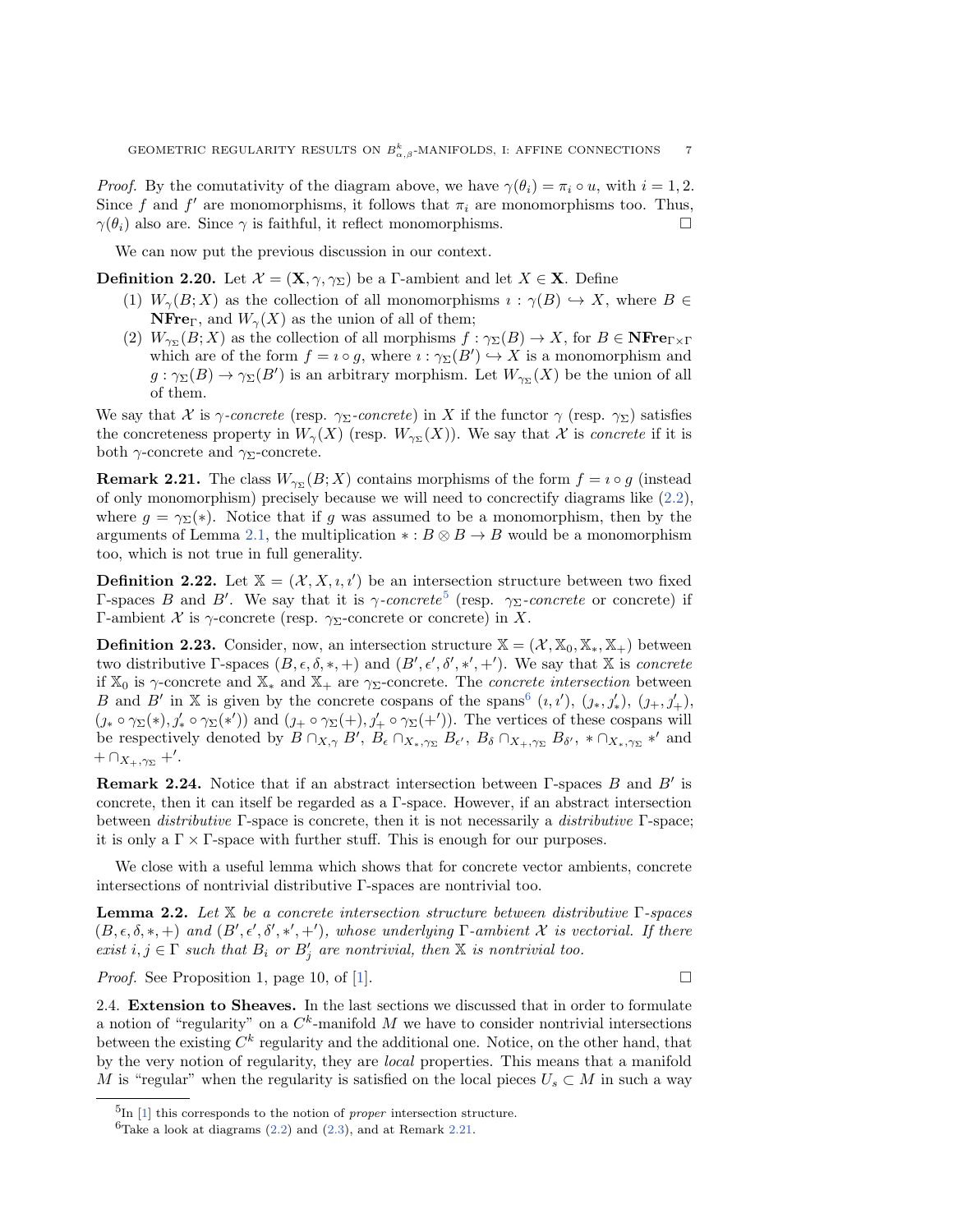<span id="page-7-2"></span>that coherence conditions hold at the intersections  $U_{ss'} = U_s \cap U_{s'}$ . Thus, we do not need a global  $\Gamma$ -space  $B(M)$ , but actually one  $B(\varphi_s(U_s))$  for each local chart  $\varphi_s : U_s \rightarrow \Bbb R^n$ . Therefore, we have to work with presheaves  $B: \mathrm{Open}(\mathbb{R}^n)^{op} \to \mathbf{NFre}_\Gamma$  $B: \mathrm{Open}(\mathbb{R}^n)^{op} \to \mathbf{NFre}_\Gamma$  $B: \mathrm{Open}(\mathbb{R}^n)^{op} \to \mathbf{NFre}_\Gamma$  of  $\Gamma$ [-spa](#page-2-2)ces.

**Example 2.25.** The examples of  $\Gamma$ -spaces in Example 2.2 and Example 2.5 extends, naturally, to presheaves of  $\Gamma$ -spaces. E.g, given  $m, k$  and  $\beta : \Gamma \rightarrow [0, k]$ , we have the presheaf  $U \mapsto (C^{k-\beta(i)}(U))_i$ . It will be denoted by  $C^{k-\beta}_m$ . or simply  $C^{k-\beta}$  if  $m = 1$ . If, in addition,  $\Gamma = [0, k]$  and  $\beta = id$  it will be denoted by  $C^{k-}$ .

**Example 2.26.** Let B be a presheaf of  $\Gamma$ -spaces. Then every function  $\alpha : \Gamma' \rightarrow \Gamma$  defines a new presheaf of  $\Gamma'$ -spaces  $B_\alpha$  by  $(B_\alpha)(U) = B(U)_\alpha$ .

Notice that all the discussion above can be internalized in the presheaf category of presheaves in  $\mathbb{R}^n$  by means of just taking a parametrization of definitions and results in terms of opens sets of  $\mathbb{R}^n$ . Thus, we can tal[k](#page-19-0) about presehaves of distributive  $\Gamma$ -spaces, presheaves of intersection structures between presheaves of distributive  $\Gamma$ -spaces, and so on. We refer the reader to Section 3 of [1] for more deta[ils](#page-19-0) to this extension to the presheaf setting.

Remark 2.27. To maintain compatibility with notations of [1], throughout this paper a presheaf of intersection structures between presheaves of distributive  $\Gamma$ -spaces B and B' will be called an *intersection structure presheaf* (ISP). Furthermore, it will be denoted simply by  $\mathbb{X} = (\mathcal{X}, X)$ , where  $\mathcal{X} = (\mathbf{X}, \gamma, \gamma_{\Sigma})$  is the  $\Gamma$ -ambient and  $X : Op(\mathbb{R}^n)^{op} \to$  $N$ Fre $\Gamma$  is the presheaf of ambient  $\Gamma$ -spaces.

2.5.  $B_{\alpha,\beta}^k$ -Presheaves. In order to prove the existence of a geometric object on a smooth manifold one typically first proves local existence and then uses a partition of unity to glob[ali](#page-19-0)ze the construction. To extend the use of partition functions to the present regular setting we will work with presheaves of  $\Gamma$ -spaces which are  $B^k_{\alpha,\beta}$ -presheaves. See Section 3 of [1] for more details.

• In the following:  $C_b^k(U) \subset C^k(M)$  denotes the sp[ace](#page-2-3) of  $C^k$ -bump functions with the Fréchet structure induced by the seminorms  $(2.1)$ .

**Definition 2.28.** We say that a set of indexes  $\Gamma'$  has degree r for some  $0 \leq r \leq k$  if it contains the interval  $[0, r]$ .

 $\bullet$  In the following we will write  $\Gamma_r$  to denote a generic set with degree r, while  $\Gamma$ will remain an arbitrary set.

<span id="page-7-1"></span>**Definition 2.29.** Let  $B = (B_i)_{i \in \Gamma}$  be a presheaf of  $\Gamma$ -spaces and let  $\alpha : \Gamma' \to \Gamma$  and  $\beta : \Gamma' \rightarrow [0, k]$  be functions. We say that the tuple  $(B, \alpha, \beta , k)$  has degree r if the domain  $\Gamma'$  of the functions  $\alpha$  and  $\beta$  has degree r, i.e., if they are defined in some  $\Gamma_r$ .

**Definition 2.30.** Let  $(B, \alpha, \beta, k)$  be a tuple as above. Let  $\mathbb{X} = (\mathcal{X}, X)$  be a concrete ISP between $B_\alpha$  and  $C^{k-\beta}$ . We say that  $(B, k, \alpha, \beta )$  is a  $B^k_{\alpha, \beta}$ -presheaf in X if i[t h](#page-7-0)as degree k and for every open set  $U \subset \mathbb{R}^n$  and every  $i\Gamma_k$  there exists the dotted arrow  $\star_{U,i}$  making commutative the diagram below, where  $\theta_{2,U}$  is part of the concrete cospan<sup>7</sup>.

<span id="page-7-3"></span>
$$
C^{k}(U) \otimes C^{k-\beta(i)}(U) \longrightarrow C^{k-\beta(i)}(U) \qquad (2.4)
$$
  
\n
$$
\downarrow_{U \otimes \theta_{2,U}} \int_{C_{b}^{k}(U) \otimes B_{\alpha(i)}(U) \cap_{X(U)} C^{k-\beta(i)}(U) \longrightarrow_{\tau_{U,i}} B_{\alpha(i)}(U) \cap_{X(U)} C^{k-\beta(i)}(U)
$$

<span id="page-7-0"></span><sup>7</sup>which therefore is a monomophisms due to Lemma 2.1.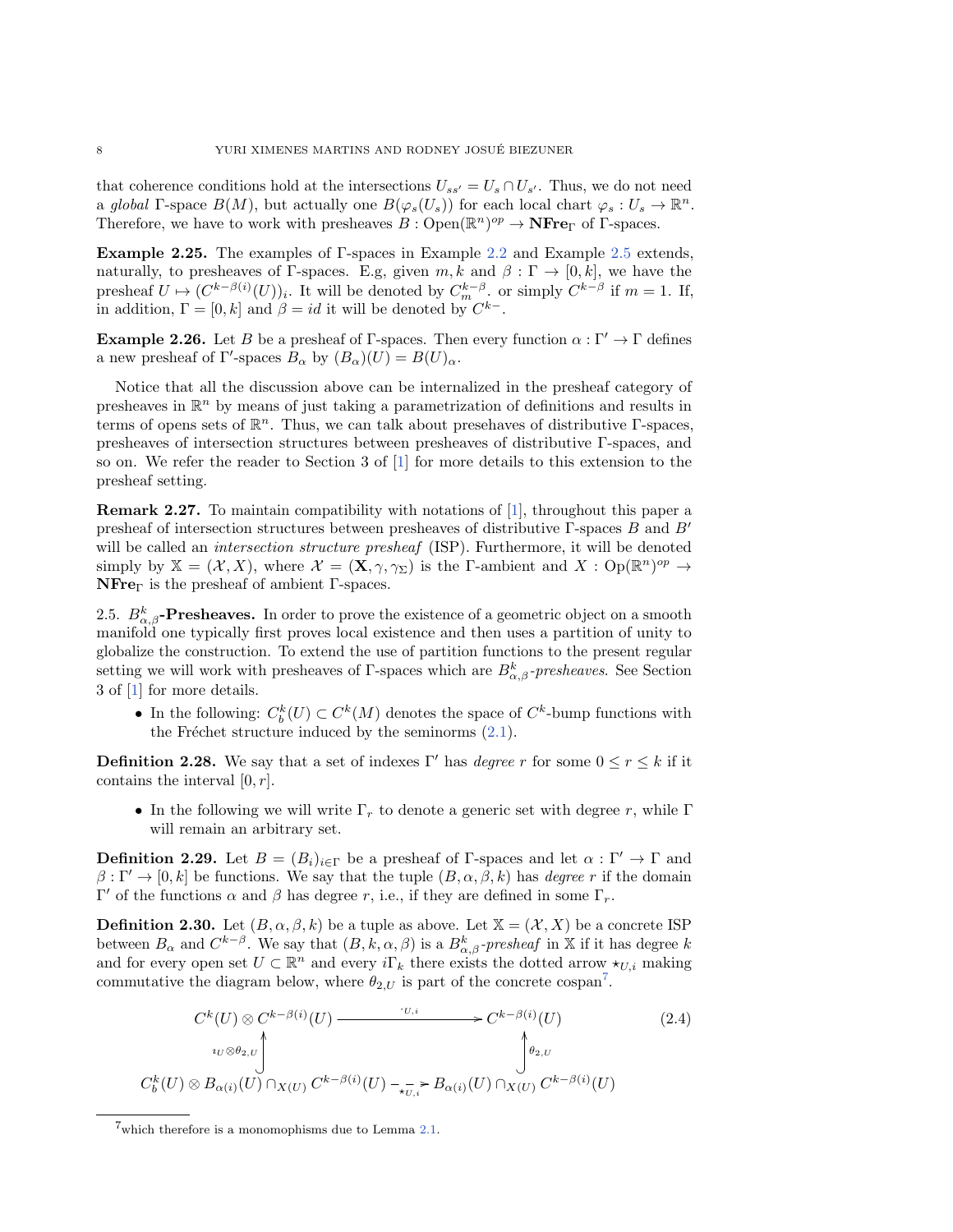<span id="page-8-1"></span>Intuitively, a  $B_{\alpha,\beta}^k$ -presheaf is a presheaf of  $\Gamma$ -spaces  $B(U)$ , which, when regarded as a presheaf  $B_\alpha$  of  $\Gamma_k$ -spaces via  $\alpha$ , has an intersection space with  $C^{k-\beta}(U)$  that is closed under multiplication of  $C^k$ -bump functions.

<span id="page-8-0"></span>**Example 2.31.** For every  $k, \beta, \alpha$  the presheaf of  $C^{k-\alpha}$  is a  $B_{\beta \beta}^k$ -presheaf [in th](#page-4-5)e ISP which is objectwise the standard vectorial intersection structure of Example 2.13.

**Example 2.32.** Similarly, the presheaves  $L_\alpha (U)_i = L^{\alpha (i)}(U)$  with the distributive structure given by pointwise sum and multiplication, is a nice  $B^{k,\alpha}_\beta$ -presheaf in the standard ISP, for  $A(U) = C_b^{\infty}(U)$ . An analogous conclusio[n is v](#page-7-1)alid if we replace pointwise multiplication with convolution product.

We close this section with two remarks concerning Definition 2.30.

- (1) It has a generalization where [one](#page-8-0) requires invariance under multiplication only by a subv[ec](#page-19-0)tor space  $A(U) \subset C^k(U)$  with a nuclear Fréchet structure. In this case, for instance, in Example 2.32 we would get a different  $B_{\alpha,\beta}^k$ -structure in  $L_\alpha$ taking  $A(U) = \mathcal{S}(U)$  as the Schwartz space. Following [1], a nice  $B_{\alpha,\beta}^k$ -presheaf should be one such that  $A(U)$  nontrivially intersects  $C_b^k(U)$ . In the following, however, we will work only w[ith](#page-19-0)  $A(U) = C_b^k(U)$ , so that every  $B_{\alpha,\beta}^k$ -preshef will be nice.
- (2) Following the conventions of [1] a  $B_{\alpha,\beta}^k$ -p[resh](#page-6-0)eaf in X whose presheaves of intersection spaces  $B_\alpha \cap_X C^{k-\beta}$  are nontrivial is called a  $C^k_{\alpha,\beta}$ -presheaf. In this paper we will not work directly with them. However, from Lemma 2.2, for vectorial ISP $\Bbb X$ , if  $B_\alpha$  is nontrivial (i.e., i[f for](#page-8-1) [ev](#page-9-0)ery  $U \subset \Bbb R^n$  there is  $i_U \in \Gamma$  such that  $B_{\alpha(i_U)}(U) \neq 0$ , then every  $B_{\alpha,\beta}^k$ -presheaf in X is a  $C_{\alpha,\beta}^k$ -presheaf. In particular, the  $B^k_{\alpha,\beta}$ -presheaves of Examples 2.31-2 are  $C^k_{\alpha,\beta}$ -presheaves.

2.6.  $B_{\alpha,\beta}^k$ -**Functions.** As discussed in the introduction, in order to formalize the notion of regularity on manifolds we have to demand conditions not only on the transition function[s](#page-19-0)  $\varphi_{s's}^a : \varphi_s(U_{ss'}) \to \mathbb{R}$ , with  $a = 1, ..., n$ , but also on their derivatives  $\partial^\mu \varphi_{s's}^a$ , with  $\mu = 1, ..., k$ , where  $\varphi_{s's} = \varphi_{s'} \circ \varphi_s^{-1}$ . In our context this is described as follows. See Section 5 of [1] for a complete exposition.

**Defi[n](#page-8-2)ition 2.33.** Let  $(B, k, \alpha, \beta)$  be a  $B_{\alpha, \beta}^k$ -presheaf in a concrete ISP X. Let  $U \subset \mathbb{R}^n$ be an open set and let  $f: U \rightarrow \mathbb{R}$  be a real  $C^k$ -function. Let  $S \subset [0, k] \subset \Gamma_k$  be a subset<sup>8</sup>. We say that f is a  $(B_{\alpha, \beta}^k | S)$ -function (or  $(B, k, \alpha, \beta | S)$ -function) in  $\Bbb{X}$  if for every  $i \in S$ we have  $\partial^i f \in B_{\alpha(i)}(U) \cap_{X(U)} C^{k - \beta(i)}(U)$ . A vectorial function  $f : U \to \mathbb{R}^m$ , with  $m \geq 1$ is a  $(B_{\alpha,\beta}^k | S)$ -function in X if its coordinate functions  $f^a: U \to \mathbb{R}$ , with  $a = 1, ..., m$ , are.

Thus, for instance, if  $\Gamma = [0, k] = \Gamma_k$  and  $\alpha (i) = i = \beta (i)$ , then f is a  $(B, k, \alpha, \beta | S)$ function in X precisely if  $\partial^{\mu} f$  belongs to  $B_i(U) \cap_X (U)C^{k-i}(U)$ . This means that the set S and the functions  $\alpha$  and  $\beta$  determine how the derivatives  $\partial^{\mu} f$  of f lose regularity when  $\mu$  increases.

2.7.  $B^k_{\alpha,\beta}$ -Manifolds. We are now ready to define what is a  $B^k_{\alpha,\beta}$ -manifold. See Section 5 of [1].

**Definition 2.34.** A  $C^k$ -manifold is a paracompact Hausdorff topological space M endowed with a maximal atlas  $\mathcal A$  with charts  $\varphi_s : U_s \to \Bbb R^n$ , whose transition functions  $\varphi_{s's} = \varphi_{s'} \circ \varphi_s^{-1} : \varphi_s(U_{ss'}) \to \mathbb{R}^n$  are  $C^k$ , where  $U_{ss'} = U_s \cap U_{s'}$ .

<span id="page-8-2"></span><sup>&</sup>lt;sup>8</sup>Here is where we are using that a  $B_{\alpha,\beta}^k$ -presheaf has degree k.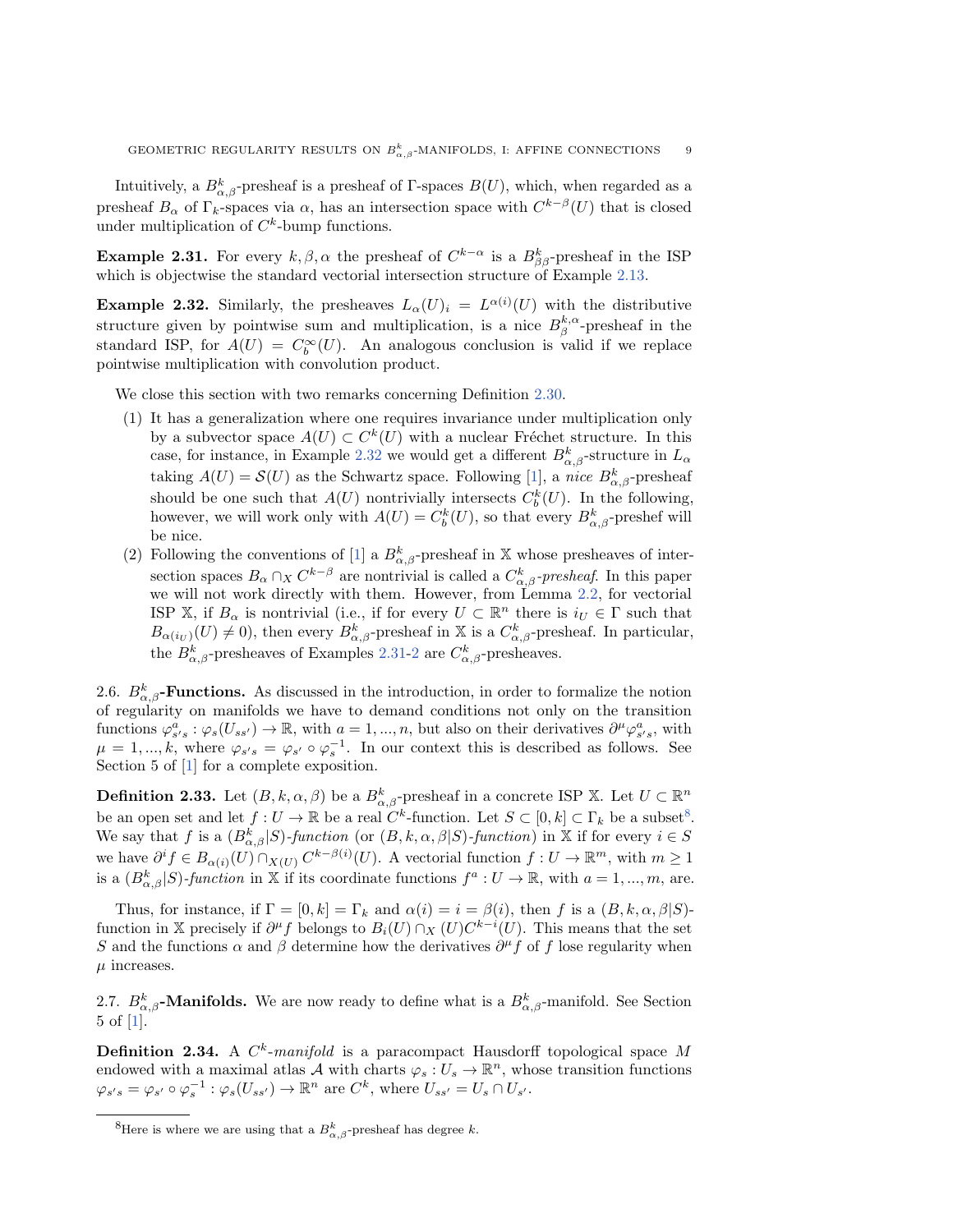**Definition 2.35.** Let  $(M, \mathcal{A})$  be a C<sup>k</sup>-manifold. A subatlas  $\mathcal{A}' \subset \mathcal{A}$  is closed under restrictions if restrictions of charts in  $\mathcal{A}'$  to smaller open sets remains in  $\mathcal{A}'$ . More precisely, if  $(\varphi, U) \in \mathcal{A}'$  and  $V \subset U$ , then  $(\varphi |_V , V ) \in \mathcal{A}'$ .

**Definition 2.36.** Let  $(B, k, \alpha, \beta)$  be a  $B^k_{\alpha, \beta}$ -presheaf in a concrete ISP X. A  $(B^k_{\alpha, \beta}, \mathbb{X})$ structure in a  $C^k$ -manifold  $(M, \mathcal{A})$  is a subatlas  $\mathcal{B}^k_{\alpha, \beta}(\mathbb{X})$  closed under restrictions whose transition functions  $\varphi_{s's}$  are  $(B, k, \alpha, \beta)$ -functions in X. Explicitly, this means that if  $\varphi_s \in \mathcal{B}^k_{\alpha,\beta}(\Bbb X)$ , then for each other  $\varphi_{s'} \in \mathcal{B}^k_{\alpha,\beta}(\Bbb X)$  such that  $U_{ss'} \neq \emptyset$ , we have

$$
\partial^i \varphi_{ss'}^a \in B_{\alpha(i)}(\varphi_s(U_{ss'})) \cap_{X(\varphi_s(U_{ss'}))} C^{k-\beta(i)}(\varphi_s(U_{ss'}))
$$

for every  $i \in [0, k] \subset \Gamma_k$ .

**Definition 2.37.** A  $(B^k_{\alpha,\beta}, \mathbb{X})$ -manifold is a  $C^k$  manifold endowed with a  $(B^k_{\alpha,\beta}, \mathbb{X})$ struc[tur](#page-19-0)e.

In [1] the authors define *morphisms* between two  $(B_{\alpha, \beta}^k, \mathbb{X})$ -manifolds as  $C^k$ -maps whose local representation by charts in the corresponding  $(B_{\alpha, \beta}^k, \mathbb{X})$ -structures are  $(B, k, \alpha, \beta)$ functions in X. Here we will need only the particular case between  $C^k$ -manifolds.

**Definition 2.38.** Let  $(M, \mathcal{A})$  and  $(M', \mathcal{A}')$  be  $C^k$ -manifolds, let X a concrete ISP,  $(B, k, \alpha, \beta )$  a  $B_{\alpha, \beta}^k$ -presheaf in  $\Bbb X$  and  $S \subset [0, k] \subset \Gamma_k$  a subset. A  $(B, k, \alpha, \beta | S)$ -morphism,  $(B, k, \alpha, \beta | S)$ -function or  $(B^k_{\alpha, \beta} | S)$ -morphism between M and M' is a  $C^k$ -function f:  $M \rightarrow M'$  such that for every  $\varphi \in \mathcal{A}$  and  $\varphi' \in \mathcal{A}'$  the corresponding  $C^k$ -function  $\varphi' \circ f \circ \varphi^{-1}$ is actually a  $(B_{\alpha,\beta}^k | S)$ -function in X. If  $S = [0, k]$  we say simply that f is a  $B_{\alpha,\beta}^k$ -morphism.

**Remark 2.39.** From the examples above it is clear that a  $C<sup>k</sup>$ -manifold does not necessarily admits any  $(B_{\alpha, \beta}^k, \mathbb{X})$ -structure. Thus, there are obstructions which typically can be [ch](#page-19-0)aracterized as topological or geometric obstructions on the underlying  $C<sup>k</sup>$ -structure. A complete characterization of these obstructions was not found yet. On the other hand, in [1] the authors give sufficient conditions on B,  $\alpha$ ,  $\beta$ , k and on the underlying  $C^k$ -structure ensuring the existence of  $B^k_{\alpha, \beta}$ -structures, specially in the case where  $(B, k, \alpha, \beta )$  is a  $C^k_{\alpha,\beta}$ -presheaf.

2.8. **Affine**  $B_{\alpha,\beta}^k$ -**Connections.** We now introduce the objects of study in this paper: affine  $\nabla$  connections on  $C^k$ -manifolds M whose local coefficients  $\Gamma^c_{ab}$  satisfies additional regularity conditions, possibly depending on some regularity on the underlying manifold M. In other words, we will consider "regular" affine connections on  $(B^k_{\alpha,\beta}, \mathbb{X})$ -manifolds. The obvious idea would then to be take affine connections whose coefficients  $(\Gamma_\varphi)_{ab}^c : \varphi (U) \to \mathbb{R}$ in each  $(\varphi, U) \in \mathcal{B}_{\alpha,\beta}^k(\mathbb{X})$  are  $B_{\alpha,\beta}^k$ -functions. This, however, is too restrictive to the global existence of such objects due to two reasons.

- <span id="page-9-1"></span>(1) The regularity rate decay of the derivatives  $\partial^\mu \Gamma^c_{ab}$ , when  $\mu$  grows, is typically different of that  $\partial^\mu \varphi_{ji}^a$  of the transition functions  $\varphi_{ji}^a$ . This leads us instead to consider affine connections whose coefficients are  $(B^k_{\alpha', \beta'} | S)$ -functions, where  $\alpha', \beta'$ are functions typically *different* from  $\alpha$ ,  $\beta$  in shape and/or in domain/codomain. For instance,  $\varphi_{ji}^a$  are  $C^k$ , while  $\Gamma^c_{ab}$  is  $C^{k-2}$ . Thus, if  $\beta(i) = i$ , then  $\beta'$  must be  $\beta'(i) = i + 2$ . Equivalently, we can regard  $\beta'$  as defined in [2, k] instead of in [0, k] and take  $\beta'(i) = i$ .
- <span id="page-9-0"></span>(2) The ISP appearing in the regularity of  $\Gamma^c_{ab}$  is usually different from that describing the regularity of  $\varphi_{ij}$ . For instance, we could consider intersections in the same  $\Gamma$ -ambient  $(X, \gamma, \gamma \Sigma)$ , but in different presheaves of ambient  $\Gamma$ -spaces X and Y.

**Definition 2.40.** Let  $(B, k, \alpha, \beta)$  be a  $B^k_{\alpha, \beta}$ -presheaf in a concrete ISP X. Let  $(M, \mathcal{B}^k_{\alpha, \beta}(\mathbb{X}))$ be a  $B_{\alpha,\beta}^k$ -manifold in X. Let  $S \subset [0, k] \subset \Gamma_k$  be a subset and consider functions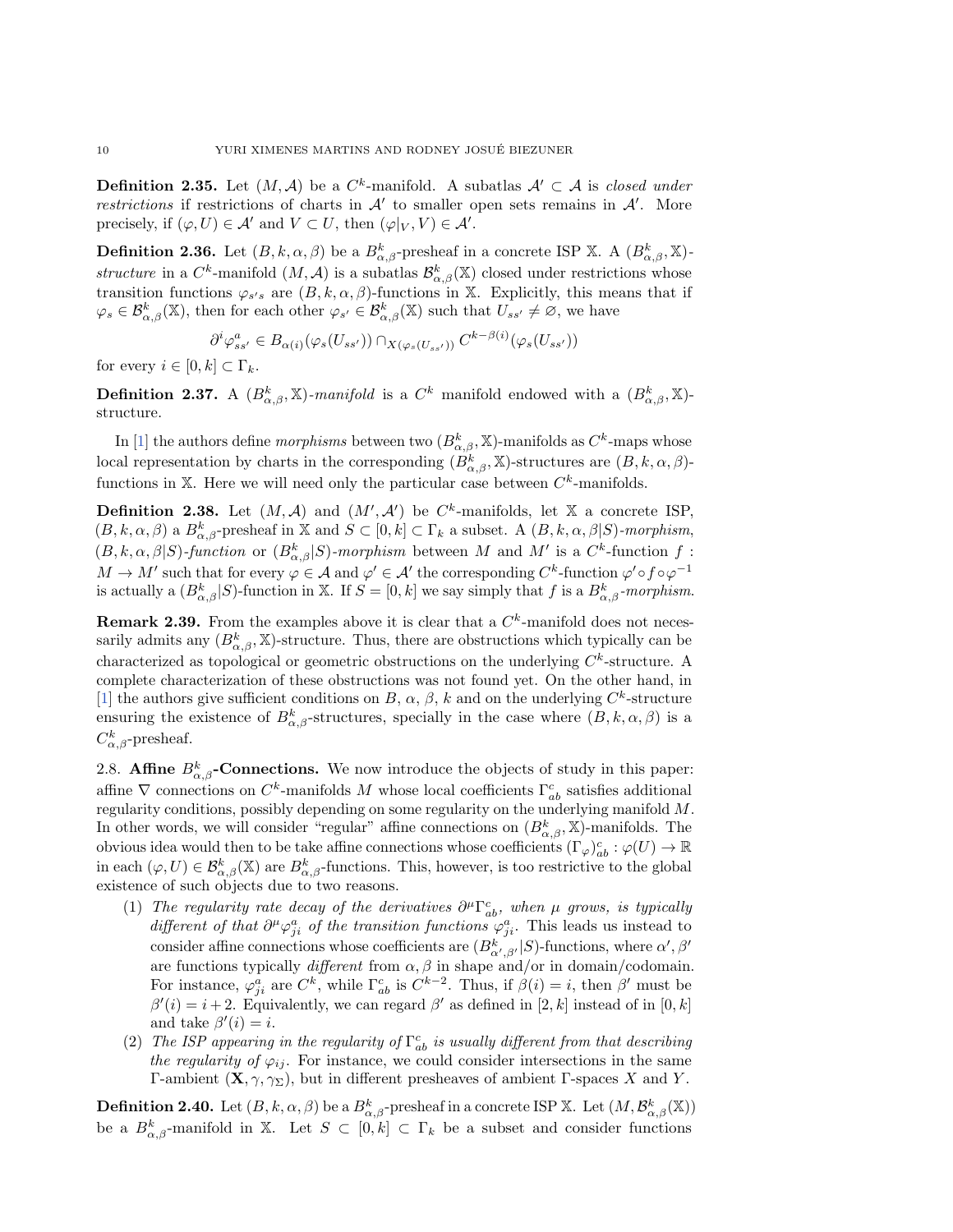$\alpha' : \Gamma_k \to \Gamma$  and  $\beta' : \Gamma_k \to [2, k]$ . Let Y be a concrete ISP between  $B_{\alpha'}$  and  $C^{k-\beta'}$ . An affine  $(B^k_{\alpha',\beta'}|S)$ -connection in M, relative to Y, is an affine connections  $\nabla$  in the underlying  $C^k$ -manifold such that for every  $(\varphi, U) \in \mathcal{B}^k_{\alpha, \beta}(\mathbb{X})$  the corresponding local coefficients  $(\Gamma_{\varphi})_{ab}^c : \varphi (U) \rightarrow \Bbb{R}$  are  $(B, k, \alpha', \beta'|S)$ -func[ti](#page-9-1)ons in Y.

<span id="page-10-0"></span>2.9. Regularity Globalization Lemma. Condition 1 and the nice hypothese[s o](#page-9-0)n  $B_{\alpha,\beta}^k$ suffice to ensure existence of connections  $\nabla$  which are *locally regular* in  $\Bbb{X}$ , following the classical construction of affine connections via partitions of unity. Condition 2 will be used to prove global regularity. More precisely, we show that if  $B_\alpha$  admits some universal way to connect two ISP from it to  $C^{k-\beta}$ , then every affine connection  $\nabla$  locally regular in a given  $\Bbb{X}$  induces another affine connection  $\overline{\nabla}$  which is globally regular in an ISP  $\Bbb{Y}$ "compatible" with  $\Bbb{X}$ . Here we introduce these notions of universality and compatibility between two ISP.

### Definition 2.41.

- (1) Two ISP  $\mathbb X$  and  $\mathbb Y$  between presheaves of  $\Gamma$ -spaces B and B' are compatible if they have the same underlying  $\Gamma$ -ambient and *strongly compatible* if they also have the same presheaf of ambient spaces  $X$ ;
- (2) A strongly compatible sequence of ISP (or scISP, for short) between sequences  $B = (B_i)$  and  $B = (B_i')$  of presheaves of  $\Gamma$ -spaces is a sequence  $\underline{\mathbb{X}} = (\mathbb{X}_i)$  such that  $\mathbb{X}_i$  and  $\mathbb{X}_j$  are strongly compatible for every  $i, j$ ;
- (3) Two sequences  $\underline{\mathbb{X}} = (\mathbb{X}_i)$  and  $\underline{\mathbb{Y}} = (\mathbb{Y}_i)$  of ISP between  $B = (B_i)$  and  $B' = (B_i')$ are *compatible* if  $\mathbb{X}_i$  and  $\mathbb{Y}_i$  are compatible for every i.

**Definition 2.42.** Let B and B' be two presheaves of  $\Gamma$ -spaces and of  $\Gamma'$ -spaces, respectively. Let  $\Gamma_k$  be a set of degree k. A  $\Gamma_k$ -connective structure between B and B' is given by:

- (1) sets of functions  $\mathcal{O} \subset \text{Mor}(\Gamma_k, \Gamma )$  and  $\mathcal{O} \subset \text{Mor}(\Gamma_k, \Gamma ');$
- (2) functions  $D_{\mathcal{O}}$  and  $D_{\mathcal{Q}}$  assigning to each pairs  $\theta, \theta' \in \mathcal{O}$  and  $\vartheta, \vartheta' \in \mathcal{Q}$  corresponding morphisms  $D_{\mathcal{O}}(\theta, \theta') : B_{\theta} \Rightarrow B_{\theta'}$  and  $D_{\mathcal{Q}}(\vartheta, \vartheta') : B'_{\vartheta} \Rightarrow B'_{\vartheta'}$  which satisfy the composite laws

$$
D_{\mathcal{O}}(\theta, \theta'') = D_{\mathcal{O}}(\theta', \theta'') \circ D_{\mathcal{O}}(\theta, \theta'),
$$

meaning that the following triangles are commutative:

<span id="page-10-1"></span>
$$
B_{\theta} \xrightarrow{D_{\mathcal{Q}}(\theta,\theta')} B_{\theta'} \xrightarrow{B_{\theta'}} B_{\theta'} \xrightarrow{B_{\theta'} \xleftarrow{D_{\mathcal{Q}}(\theta',\theta')}} B_{\theta} \qquad (2.5)
$$
\n
$$
D_{\mathcal{Q}}(\theta',\theta'') \xrightarrow{D_{\mathcal{Q}}(\theta',\theta'')} B_{\theta''} \xrightarrow{D_{\mathcal{Q}}(\theta,\theta'')}
$$

- (3) for every  $(\theta , \vartheta ) \in \mathcal{O} \times \mathcal{Q}$  a concrete ISP  $\mathbb{X}_{\theta ,\vartheta}$  between  $B_\theta$  and  $B'_\vartheta$  whose corresponding sequence  $\underline{\mathbb{X}} = (\mathbb{X}_{\theta ,\vartheta })$  is strongly compatible. Let X denote the underlying presheaf of ambient spaces;
- (4) for every other scISP  $\underline{Y} = (\mathbb{Y}_{\theta, \vartheta})$  between B and B', indexed in  $\mathcal{O} \times \mathcal{Q}$  and compatible with  $\underline{\mathbb X} = (\mathbb X_{\theta, \vartheta})$ , a morphism  $\mathcal D (X; Y) : X \Rightarrow Y$  of presheaves, where Y is the presheaf of ambient spaces of each  $\mathbb{Y}_i$ , such that the diagram below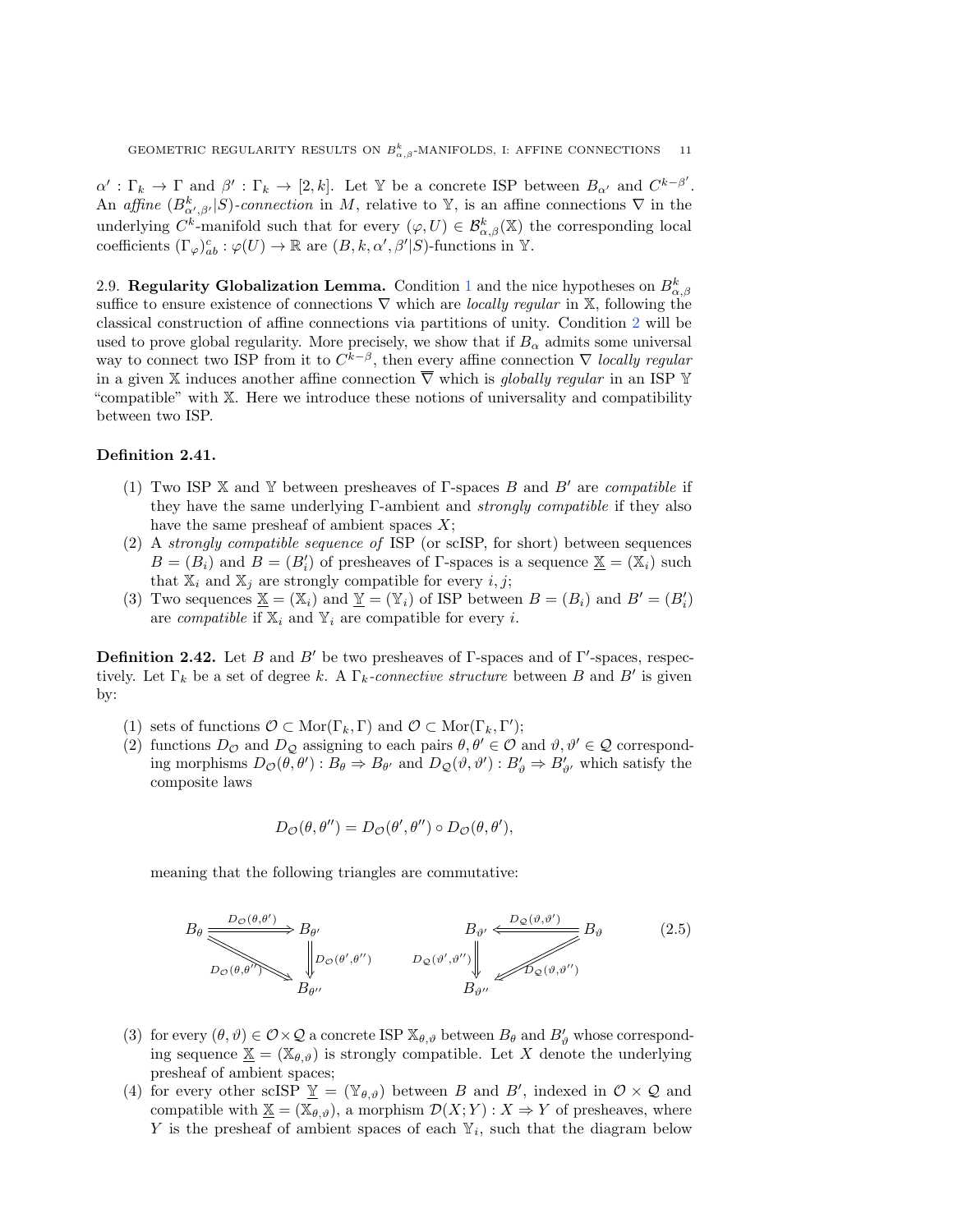commutes for every  $\theta, \theta', \vartheta, \vartheta'$ .

<span id="page-11-0"></span>

**Remark [2.4](#page-11-0)3.**By the universality of pullbacks, t[here](#page-10-1) exists the dotted arrow  $\xi_{\theta',\vartheta'}^{\theta,\vartheta}$  in diagram (2.6). Furthermore, the composition laws (2.5) and the uniqueness of pullbacks imply a composition law for those dotted arrows:

$$
\xi^{\theta,\vartheta}_{\theta'',\vartheta''}=\xi^{\theta',\vartheta'}_{\theta'',\vartheta''}\circ\xi^{\theta,\vartheta}_{\theta',\vartheta'}.
$$

**Definition 2.44.** We say that the sequence  $\underline{X} = (\mathbb{X}_{\theta, \vartheta})$  is the base scISP of the  $\Gamma_k$ connective structure.

 $\bullet$  In the following we will say "consider a  $\Gamma_k$ -connective structure between B and B' in the scISP  $\underline{\mathbb{X}}$ ", meaning that  $\underline{\mathbb{X}}$  is the base scISP of the refereed connective structure.

<span id="page-11-2"></span>In the case where B and B' are presheaves of distributive  $\Gamma$ -spaces and  $\Gamma'$ -spaces, we need to require that the connection between them preserves sum and multiplication.

**Definition 2.45.** Let B and B' be presheaves of distributive  $\Gamma$ -spaces and  $\Gamma'$ -spaces, respectively. A  $\Gamma_k$ -connective structure between B and B' in  $\underline{\mathbb{X}} = (\mathbb{X}_{\theta, \vartheta})$  is distributive if for every  $\theta, \theta' \in \mathcal{O}$  and every  $\vartheta, \vartheta' \in \mathcal{Q}$  there are objective monomorphisms  $(\gamma_*)_{\theta,\theta'} : B_{\epsilon(\theta,\theta)} \Rightarrow B_{\epsilon(\theta',\theta')}$  and  $(\gamma'_{*'})_{\theta,\theta'} : B'_{\epsilon'(\theta,\theta)} \Rightarrow B'_{\epsilon'(\theta',\theta')}$  making commutative the diagram below, and also objectwise monomorphisms  $(\gamma_+)_{\theta, \theta'} : B_{\delta (\theta, \theta)} \Rightarrow B_{\delta (\theta', \theta')}$ and  $(\gamma'_{+})_{\vartheta,\vartheta'}:B'_{\delta'(\vartheta,\vartheta)}\Rightarrow B'_{\delta'(\vartheta',\vartheta')}$  making commutative the analogous diagram for the additive structures.

$$
B'_{\epsilon'(\vartheta,\vartheta)} \stackrel{\ast'}{\iff} B'_{\vartheta} \otimes B'_{\vartheta} \stackrel{\ast'}{\iff} (B_{\theta} \cap_X B'_{\vartheta}) \otimes (B_{\theta} \cap_X B'_{\vartheta}) \implies B_{\theta} \otimes B_{\theta} \stackrel{\ast}{\iff} B_{\epsilon(\theta,\theta)} \\
\downarrow^{G_{\vartheta',\vartheta}} \otimes \langle B'_{\theta',\vartheta'} \rangle \stackrel{\xi_{\theta',\vartheta}^{\theta,\vartheta}}{\iff} \langle \varphi_{\theta',\vartheta'} \rangle \stackrel{\xi_{\theta',\vartheta}^{\theta,\vartheta}}{\iff} \langle \varphi_{\theta',\vartheta'} \rangle \stackrel{\xi_{\theta',\vartheta}^{\theta,\vartheta}}{\iff} B'_{\theta'} \otimes B'_{\theta'} \stackrel{\xi_{\theta',\vartheta}^{\theta,\vartheta}}{\iff} B'_{\epsilon(\theta',\theta')} \stackrel{\xi_{\theta',\vartheta}^{\theta,\vartheta}}{\iff} B'_{\epsilon(\theta',\theta')} \stackrel{\xi_{\theta',\vartheta}^{\theta,\vartheta}}{\iff} B'_{\epsilon(\theta',\theta')} \stackrel{\xi_{\theta',\vartheta}^{\theta,\vartheta}}{\iff} B'_{\epsilon(\theta',\theta')} \stackrel{\xi_{\theta',\vartheta}^{\theta,\vartheta}}{\iff} B'_{\epsilon(\theta',\theta')} \stackrel{\xi_{\theta',\vartheta}^{\theta,\vartheta}}{\iff} B'_{\epsilon(\theta',\theta')} \stackrel{\xi_{\theta',\vartheta}^{\theta,\vartheta}}{\iff} B'_{\epsilon(\theta',\theta')} \stackrel{\xi_{\theta',\vartheta}^{\theta,\vartheta}}{\iff} B'_{\epsilon(\theta',\theta')} \stackrel{\xi_{\theta',\vartheta}^{\theta,\vartheta}}{\iff} B'_{\epsilon(\theta',\vartheta')} \stackrel{\xi_{\theta',\vartheta}^{\theta,\vartheta}}{\iff} B'_{\epsilon(\theta',\vartheta')} \stackrel{\xi_{\theta',\vartheta}^{\theta,\vartheta}}{\iff} B'_{\epsilon(\theta',\vartheta')} \stackrel{\xi_{\theta',\vartheta}^{\theta,\vartheta}}{\iff} B'_{\epsilon(\theta',\vartheta')} \stackrel{\xi_{\theta',\vartheta}^{\theta,\vartheta}}{\iff} B'_{\epsilon(\theta',\vartheta')} \stackrel{\xi_{\theta',\vartheta}^{\theta,\vartheta}}{\iff} B'_{\epsilon(\theta',\vartheta')} \stackrel{\xi_{\theta',\vartheta}^
$$

Let us now return to our context of  $B_{\alpha,\beta}^k$ -presheaves. First, a notation:

- $\bullet$  given a set  $\Gamma_k$  of degree k, a function  $\beta_0 : \Gamma_k \rightarrow [2, k]$  and  $j \in \Gamma_k$ , let  $[\beta_0; j]_k$ denote the subset of all  $i \in [0, k] \subset \Gamma_k$  such that  $0 \leq \beta_0(j) - i \leq k$  $0 \leq \beta_0(j) - i \leq k$  $0 \leq \beta_0(j) - i \leq k$ , i.e., the interval  $[0, k - \beta_0(j)].$
- Thus, by restriction each presheaf B of  $\Gamma'$ -spaces and the presheaf<sup>9</sup>  $C^{k-}$  of  $[0, k]$ can both be regarded as presheaves of  $[\beta_0; j]_k$ -spaces.

**Definition 2.46.** Let  $\mathbb{X}$  be a concrete ISP and let  $(B, k, \alpha, \beta)$  be a  $B_{\alpha, \beta}^k$ -presheaf in  $\mathbb{X}$ . Given functions  $\alpha_0 : \Gamma_k \rightarrow \Gamma$  and  $\beta_0 : \Gamma_k \rightarrow [2, k]$ , for each  $j \in \Gamma_k$  regard B and  $(C^{k-i})_i$ as presheaves of  $[\beta_0; j]_k$ -spaces. A  $(\alpha_0, \beta_0; j)$ -connection in B is a connection between B and  $C^k$  – in some scISP  $\underline{\mathbb{X}}$ , su[ch th](#page-7-2)at:

<span id="page-11-1"></span><sup>9</sup>Recall the notation in Example 2.25.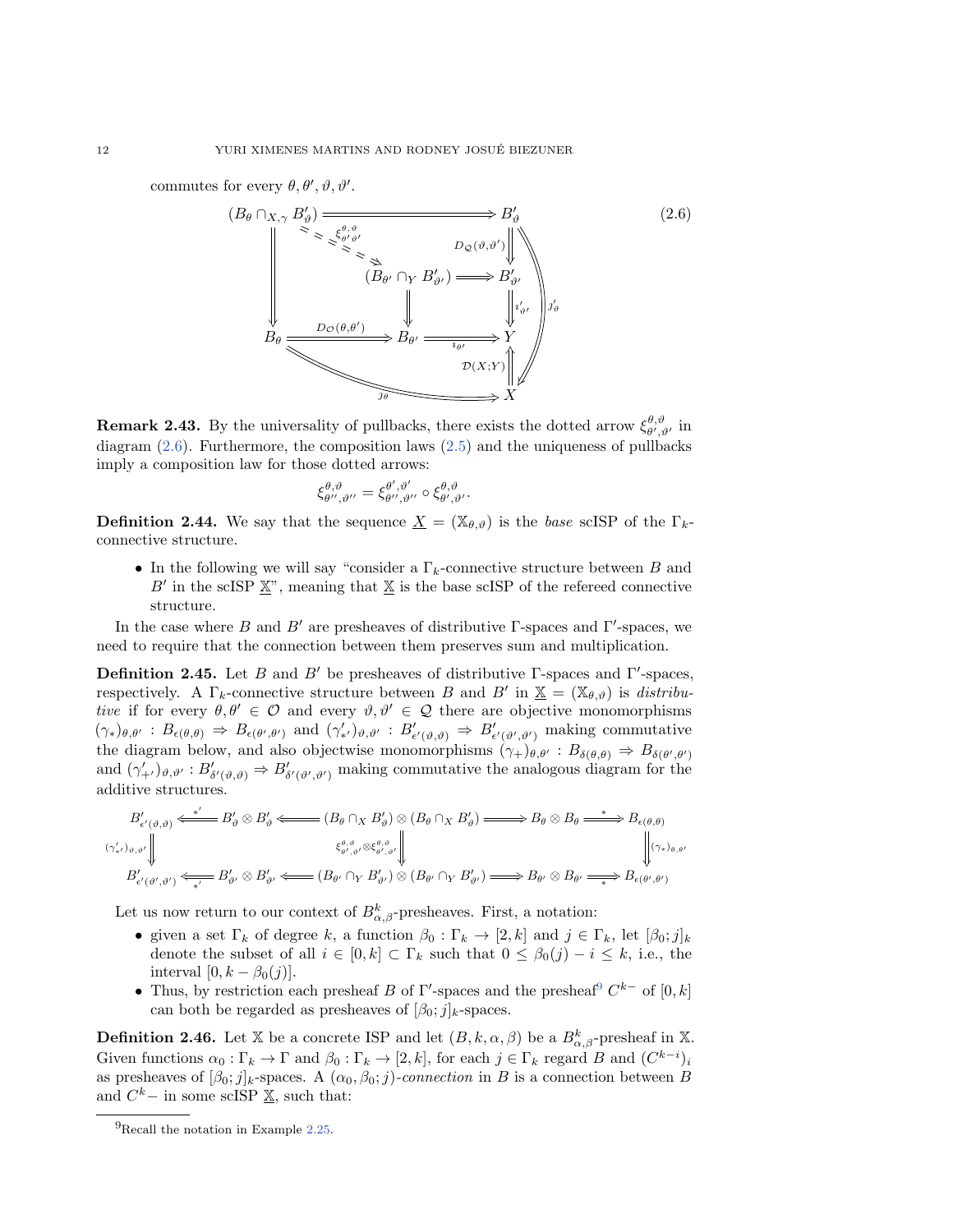GEOMETRIC REGULARITY RESULTS ON  $B^k_{\alpha,\beta}$ -MANIFOLDS, I: AFFINE CONNECTIONS 13

- (1)  $\alpha, \alpha_0 \in \mathcal{O}$ ,  $\beta, \beta_0 \in \mathcal{Q}$  and  $\mathbb{X}_{\alpha, \beta} = \mathbb{X}$ ;
- (2)  $\alpha_{0,j} \in \mathcal{O}$  and  $\beta_{\#,j} \in \mathcal{Q}$ , where  $\alpha_{0,j} (i) = \alpha_0(j)$  is the constant function and  $\beta_{,i} (i) = \beta_0(j) - i$  is the shifting function;
- (3) if  $\vartheta \mathcal{Q}$  is any function bounded from above by  $\beta_0$ , i.e., if  $\vartheta (i) \leq \beta_0(i)$ , then the morphism  $D_{\mathcal{Q}}(\beta_0, \vartheta) : C^{h - \beta_0} \Rightarrow C^{k - \vartheta}$  is the cano[nical](#page-11-2) inclusion.

**Definition 2.47.** A  $(\alpha_0, \beta_0, j)$ -connection in B is distributive if it is a distributive connection between B and  $C^{k-}$  in the sense of Definition 2.45.

The globalization of the local regularity of an affine connection in a  $(B_{\alpha,\beta}^k, \mathbb{X})$ -manifold will depends on the existence of a distributive  $(\alpha_0, \beta_0; j)$ -connection in B. Furthermore, the extended regular will have local coefficients which are  $(B, \theta, \vartheta, \mathbb{Y} | S)$ -functions for functions  $(\theta, \vartheta) \in \mathcal{O} \times \mathcal{Q}$  which are "ordinary" and for a set S which is of a very special shape, in the the following sense.

**Definition 2.48.** An *additive structure* in a set  $\Gamma_k$  of degree k consists of

- (1) a set  $\Gamma_{2k}$  of degree 2k containing  $\Gamma_k$ ;
- (2) a map  $\overline{+} : \Gamma_k \times \Gamma_k \rightarrow \Gamma_{2k}$  extending sum of nonnegative integers, i.e., such that if  $z, l \in [0, k]$ , then  $z\overline{+}l = z + l$ .

An *additive set of degree*  $k$  is a set of degree  $k$  where an additive structure where fixed.

- $\bullet$  To make notations simpler, in the following we will write  $z + l$  instead of  $z\overline{+l}$ even if  $z, l$  are arbitrary elements of  $\Gamma_k$ .
- <span id="page-12-1"></span> $\bullet$  Let  $(\Gamma_k, +)$  be an additive set of degree k and  $\beta_0 : \Gamma_k \rightarrow [2, k]$  be a map. Given  $z \in [\beta_0; j]_k$ , let  $\Gamma_k[z] \subset \Gamma_k$  be the set of every  $l \in \Gamma_k$  such that  $z + l \in [\beta_0; j]_k$ .

**Lemma 2.3.** In the same notations above, for every  $z \in [\beta_0; j]_k$  we have

$$
\Gamma_k[z] \subset (\Gamma_k - \Gamma_k \cap [\beta_0(j) - z + 1, \infty)).\tag{2.7}
$$

<span id="page-12-2"></span>*Proof.* Straightforward: just a simple inequalities study.  $\Box$ 

<span id="page-12-0"></span>**Example 2.49.** In particular, if  $\Gamma_k = [0, k]$ , then  $\Gamma_k[z] \subset [0, \beta_0(j) - z]$ . More specifically, if  $z = 0$ , then  $\Gamma_k[z] = [\beta_0; j]_k$ , while if  $z = k - \beta_0(j)$ , then  $\Gamma_k[z] = 0$ .

**Remark 2.50** (Important Remark). Sets like  $\Gamma_k[z]$  will be the sets S in which the regular affine connections that we will build will have coefficients as  $(B, k, \theta, \vartheta | S)$ -functions. Thus, for larger  $\Gamma_k[z]$  we will have more control on the regularities of high[er or](#page-12-2)der derivatives of the coefficient functions. On the other hand, from Lemma  $2.3$  we see that when  $z$ increases, the set  $\Gamma_k[z]$  becomes smaller. Furthermore, in Example 2.49 we saw that if  $\Gamma_k = [0, k]$  is the obvious set of degree k, then  $\Gamma_k[z]$  strongly depends on z. In particular, for  $z = k - \beta_0(j)$  we have  $\Gamma_k[z] = 0$  which would produce a regular affine connection with no control on the regularity of derivatives! This is one of the main reasons for working in the setup of general  $\Gamma_k$ -spaces: to have more control on the regularity of derivatives of the new affine connections, specially independing on z. Indeed, notice that if  $\Gamma_k$  increases, then the difference (2.49) becomes closer to  $\Gamma_k$  and, therefore, is independent of z.

**Example 2.51.** If  $k = \infty$ , then  $[\beta_0; j]_\infty = [0, \infty)$  for every  $\beta_0$ . Thus  $[0, \infty) \subset \Gamma_\infty[z]$  for every  $z \in [\beta_0; j]_\infty = [0, \infty)$ , which follows from the fact that the additive structure of  $\Gamma_\infty$ is compatible with sum of integers.

**Definition 2.52.** Let  $\Gamma_k$  be a set of degree k,  $\Gamma$  a set and let  $\mathcal{O} \subset \text{Mor}(\Gamma_k; \Gamma )$  and  $\mathcal Q \subset \text{Mor}(\Gamma_k; [0, k])$ . Let  $X \subset \Gamma_r$  a subset. We say that a sequence of pairs  $(\theta_l, \vartheta_l)_l$ , with  $\theta_l \in \mathcal{O}$  and  $\vartheta_l \in \mathcal{Q}$ , is ordinary in X if each  $l \in X$  and the corresponding pair  $(\theta_*, \vartheta_*)$ , given by  $\theta_*(l) = \theta_l(z)$  and  $\vartheta_*(l) = \vartheta_l(z)$  also belongs to  $\mathcal{O} \times \mathcal{Q}$ . Finally, we say that  $(\theta, \vartheta) \in \mathcal{O} \times \mathcal{Q}$  is ordinary in X if  $\theta = \theta'_{*}$  and  $\vartheta = \vartheta'_{*}$  for some  $\theta'_{*}$  and  $\vartheta'_{*}$ , i.e, if it is the induced pair of a sequence of ordinary pairs in X.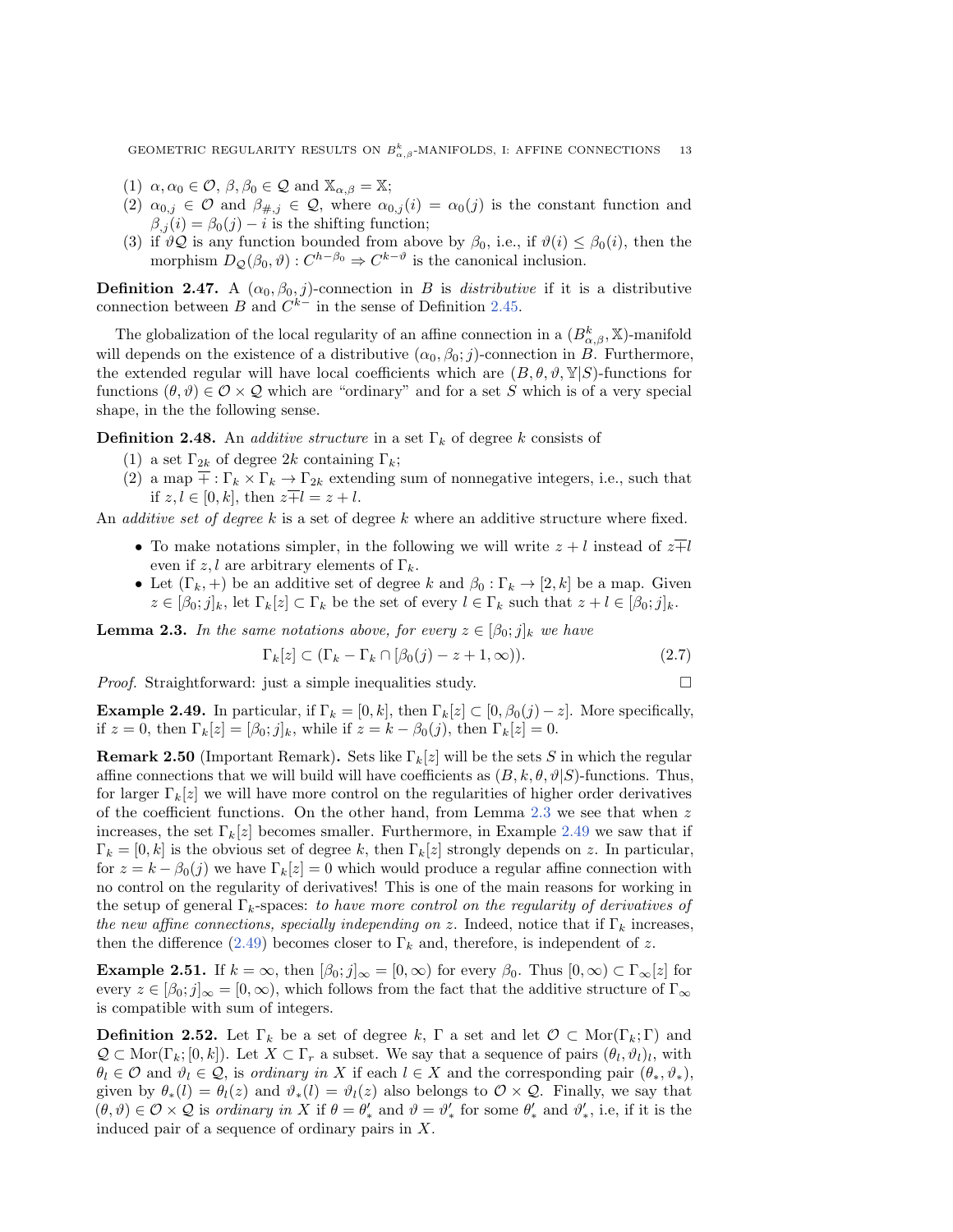<span id="page-13-0"></span>We can now state and prove the fundamental step in the globalization of the regularity.

**Lemma 2.4** (Regularity Globalization Lemma). Let M be a  $(B_{\alpha,\beta}^k, \mathbb{X})$ -manifold and suppose that B admits a  $(\alpha_0, \beta_0; j)$ -connection in some scISP  $\underline{\mathbb X}$ . Then, for every  $U \subset \mathbb R^n$ , every  $z \in [\beta_0; j]_k$  and every scISP  $\underline{Y} = (\mathbb{Y}_{\theta, \vartheta})$  between B and  $C^{k-}$ , compatible with  $\underline{X}$ , the elements of

$$
B_{\alpha_0(j)}(U) \cap_{X(U)} C^{k-\beta_0(j)-z}(U)
$$

can be regarded as  $(B, k, \theta , \vartheta | \Gamma_k[z])$ -functions in  $\mathbb{Y}_{\theta , \vartheta }$ , for every  $(\theta , \vartheta ) \in \mathcal{O} \times \mathcal{Q}$  ordinary in  $\Gamma_k[z]$ .

*Proof.* Since the B and  $C^{k-}$  admits a  $\Gamma_k$ -connective structure in some  $\underline{\mathbb{X}}$ , by definition it follows that for every scISP  $\underline{V}$  c[omp](#page-11-0)atible with  $\underline{X}$  and every  $\theta, \theta' \in \mathcal{O}$  and  $\vartheta, \vartheta' \in \mathcal{O}$ Q we have morphisms  $\xi_{U,i} : B_{\theta (i)}(U) \cap_{X(U)} C^{k - \vartheta (i)} \rightarrow B_{\theta'(i)}(U) \cap_{Y(U)} C^{k - \vartheta'(i)}(U)$ making commutative the diagram (2.6). Since the  $\Gamma_k$ -connective structure is actually a  $(\alpha_0, \beta_0; j)$ -connection we have  $\alpha_{0,j} \in \mathcal{O}$  and  $\beta_{\#,j} \in \mathcal{Q}$ . Thus, for  $\theta = \alpha_{0,j}$  and  $\vartheta = \beta_{\#,j}$  we see that for every  $\theta' \in \mathcal{O}$ ,  $\vartheta' \in \mathcal{Q}$ , and  $i \in [\beta_0; j]_k$  we have a morphism from  $B_{\alpha_0(j)}(U) \cap_{X(U)} C^{k-\beta_0(j)-i}(U)$  to  $B_{\theta'(i)}(U) \cap_{Y(U)} C^{k-\vartheta'(i)}(U)$ . Notice that if  $f \in$  $B_{\alpha_0(j)}(U) \cap_{X(U)} C^{k-\beta_0(j)-i}(U)$ , then  $\partial^l f \in C^{k-\beta_0(j)-(i+l)}(U)$  for every l that  $i + l \in$  $[\beta_0; j]_k$ . Thus, by universality, for every such l we can regard  $\partial^l f \in B_{\theta'_l(i)}(U) \cap_{Y(U)}$  $C^{k-\vartheta'_l(i)}(U)$ , where  $\theta'_l \in \mathcal{O}$  and  $\vartheta'_l \in \mathcal{Q}$ . If  $z \in [\beta_0; j]_k$ , then by definition we have  $z + l \in [\beta_0; j]_k$  for every  $l \in \Gamma_k[z]$ , so that the functions  $\theta(l) = \theta'_l(z)$  and  $\vartheta(l) = \vartheta'_l(z)$ are defined on  $\Gamma_k[z]$ . Suppose that this pair  $(\theta, \vartheta)$  belongs to  $\mathcal{O} \times \mathcal{Q}$ , i.e, suppose that it is ordinary in  $\Gamma_k[z]$ . Thus,  $\partial^l f \in B_{\theta(l)}(U) \cap_{Y(U)} C^{k - \vartheta(l)}(U)$ , meaning that f can be regarded as a  $(B, k, \theta, \vartheta | \Gamma_k[z])$ -function in Y.

The Regularity Globalization Lemma will ensure that in each open set  $U \subset \mathbb{R}^n$  the local regularity can be globalized. The collage of these conditions when  $U$  varies will be made gain, as expected, via partitions of unity. Since we are introducing a new structure (connections between presheaves of  $\Gamma$ -spaces in an scISP), we need to require some compatibility between them, the partitions of unity and the regular charts of the underlying regular manifold.

<span id="page-13-3"></span>**Definition 2.53.** Let B be a  $B^k_{\alpha, \beta}$ -presheaf in a concrete ISP X. We say that a  $(\alpha_0, \beta_0; j)$ connection in some scISP  $\mathbb X$  is:

- (1) Suppor[t pr](#page-13-1)eserving if for every pair  $(\theta, \vartheta) \in \mathcal{O} \times \mathcal{Q}$ , every scISP  $\underline{Y}$  compatible with  $\underline{\mathbb X}$  and every  $U \subset \mathbb R^n$ , if  $f \in B_{\alpha_0(i)}(U) \cap_{X(U)} C_b^k(U)$ , then  $\text{supp}(\xi_{\theta, \vartheta}^{\alpha_0, \beta_0}(f)) \subset$  $\text{supp}(f)^{10}$ .
- (2) Bump preserving if for every pair  $(\theta , \vartheta ) \in \mathcal{O} \times \mathcal{Q}$ , eve[ry s](#page-13-2)cISP  $\underline{Y}$  compatible with  $\underline{\mathbb X}$  and every  $U \subset \mathbb R^n$ , the map  $\xi_{\theta, \vartheta}^{\alpha_0, \beta_0}$  factors as below<sup>11</sup>.

$$
B_{\alpha_0(i)}(U) \cap_{X(U)} C^{k-\beta_0(i)}(U) \longleftrightarrow B_{\alpha_0(i)}(U) \cap_{X(U)} C_b^k(U)
$$
  
\n
$$
\begin{array}{c} \xi_{\theta,\vartheta}^{\alpha_0,\beta_0} \downarrow & \downarrow \\ \xi_{\theta,\vartheta}^{\alpha_0,\beta_0} \downarrow & \downarrow \\ B_{\theta(i)}(U) \cap_{Y(U)} C^{k-\vartheta(i)}(U) \longleftrightarrow B_{\theta(i)}(U) \cap_{X(U)} C^k(U) \end{array}
$$

- (3) Unital if given  $f \in B_{\alpha_0(i)}(U) \cap_{X(U)} C^{k \beta_0(i)}(U)$  and  $p \in U$  such that  $f(p) = 1$ , then  $(\xi_{\theta, \vartheta}^{\alpha_0, \beta_0}(f))(p) = 1$  for every  $(\theta, \vartheta) \in \mathcal{O} \times \mathcal{Q}$  and every scISP  $\underline{Y}$  compatible with  $\mathbb{X}$ .
- <span id="page-13-2"></span><span id="page-13-1"></span>(4) Nice if it is support preserving, bump preserving and unital.

<sup>&</sup>lt;sup>10</sup>Recall that  $\alpha_0 \in \mathcal{O}$  and  $\beta_0 \in \mathcal{Q}$ , so that the map  $\zeta^{\alpha_0,\beta_0}$  above exists.

<sup>11</sup>Compare with Definition 2.30. See Remark 1.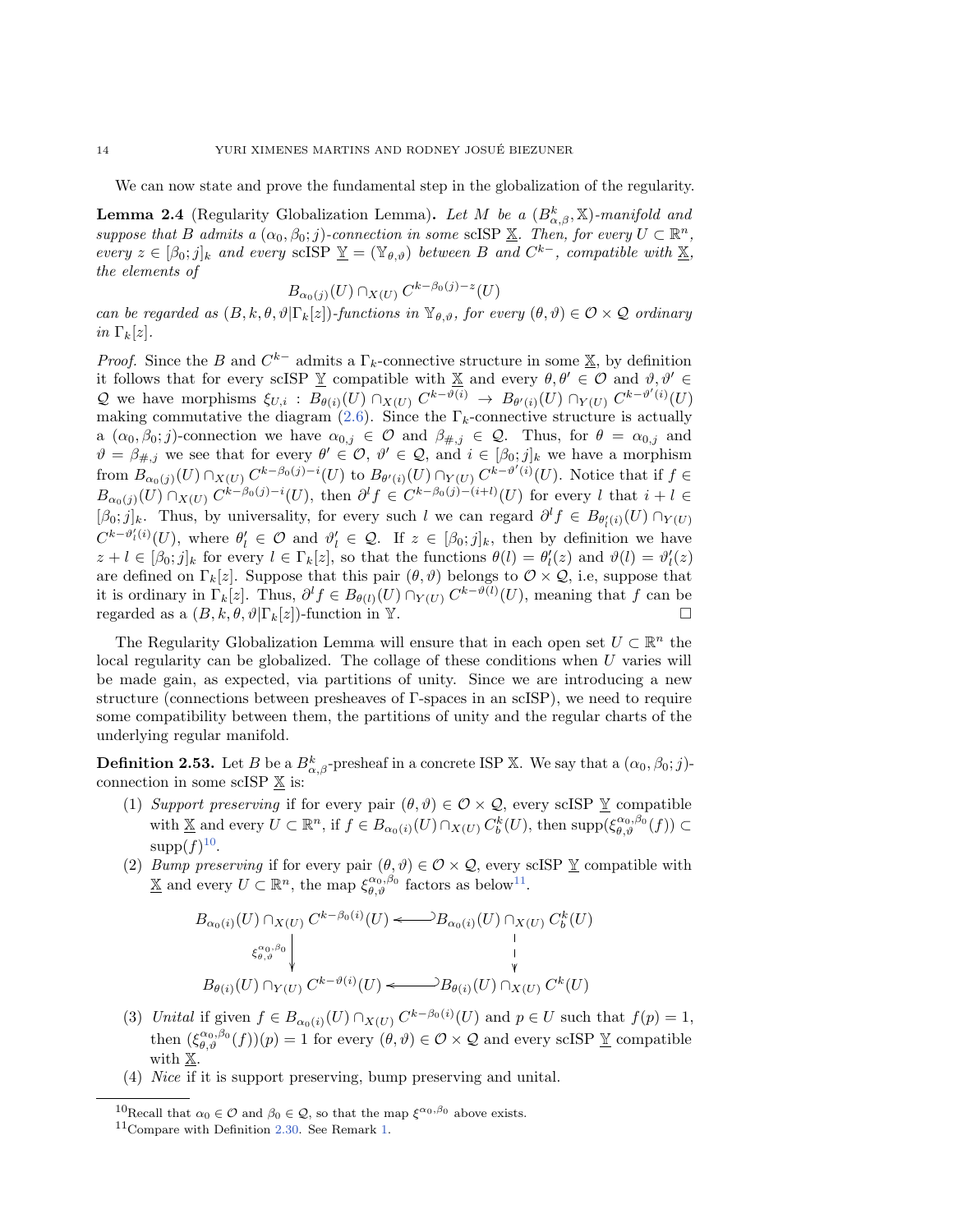<span id="page-14-1"></span>Next lemma shows that distributive nice  $(\alpha_0, \beta_0; j)$ -connections preserve partitions of unity.

**Lemma 2.5.** Let B be  $B_{\alpha,\beta}^k$  in  $\Bbb{X}$  and suppose that it admits a distributive and nice  $(\alpha_0, \beta_0; j)$ -connection in some scISP  $\underline{\mathbb{X}}$ . In this case, if  $(U_s)$  is a covering of  $\mathbb{R}^n$  and  $(\psi_s)_s$  is a  $C^k$ -partition of unity in  $\mathbb{R}^n$  subordinate to it, then for every  $(\theta, \vartheta) \in \mathcal{O} \times \mathcal{Q}$ the corresponding sequence  $(\xi_{\theta, \vartheta}^{\alpha_0, \beta_0} (\psi_s))_s$  is a partition of unity subordinate to the same covering.

*Proof.* Support preserving ensures that each  $\xi_{\theta, \vartheta}^{\alpha_0, \beta_0} (\psi_s)$  is a bump function with support in  $U_s$ , which is  $C^k$  due to the bump preserving condition. Support preserving and locally finiteness of  $(\psi_s)_s$  imply that  $(\xi_{\theta, \vartheta}^{\alpha_0, \beta_0} (\psi_s))_s$  is locally finite too. Furthermore, since the  $(\alpha_0, \beta_0; j)$ -connection is distributive and unital, we have

$$
\sum_{s} \xi_{\theta,\vartheta}^{\alpha_0,\beta_0}(\psi_s)(p) = \xi_{\theta,\vartheta}^{\alpha_0,\beta_0}(\sum_{s} \psi_s(p)) = \xi^{\alpha_0,\beta_0}(1) = 1,
$$

so that  $(\xi_{\theta, \vartheta}^{\alpha_0, \beta_0} (\psi_s))_s$  is a partition of unity, as desired.  $\Box$ 

• Let  $(M, \mathcal{A})$  be a  $C^k$ -manifold. For every  $0 \leq r \leq k$ , let  $\partial^r \mathcal{A}(U) \subset C^{k-r}(U)$ be the set of rth derivatives  $\partial^r \varphi_{ji}^a$  of transitions functions  $\varphi_{ji} = \varphi_j \circ \varphi_i^{-1}$  by charts  $\varphi_i, \varphi_j \in \mathcal{A}$  such that  $\varphi_i(U_{ij}) = U$ . Note that if  $\mathcal{B} \subset \mathcal{A}$  is a subatlas, then  $\partial^r \mathcal{B}(U) \subset \partial^r \mathcal{A}(U)$  for each r.

**Definition 2.54.** Let  $(M, \mathcal{B}_{\alpha, \beta}^k(\mathbb{X}))$  be a  $(B_{\alpha, \beta}^k, \mathbb{X})$ -manifold and take  $0 \leq r \leq k$ . We say that a  $(\alpha_0, \beta_0; j)$ -connection in B in some scISP  $\underline{\mathbb{X}}$  has degree r if for every par  $(\theta , \vartheta ) \in \mathcal{O} \times \mathcal{Q}$  such that  $i \leq \vartheta (i),$  with  $0 \leq i \leq r$ , every scISP  $\Bbb{Y}$  compatible with X and every  $U \subset \mathbb{R}^n$ , there exists the dotted arrow below (we omitted U to simplify the notation). In other words,  $\xi_{\theta, \vartheta}^{\alpha, \beta} (\partial^l \varphi_{ji}) = \partial^l \phi_{ji}$ , for every transition function  $\varphi_{ji}$  by charts  $\varphi_i, \varphi_j \in \mathcal{B}_{\alpha,\beta}^k(\mathbb{X}),$  where  $\phi_{ji}$  are transition functions of charts  $\phi_i, \phi_j \in \mathcal{A}.$ 

$$
(B_{\alpha(i)} \cap_X C^{k-\beta(i)}) \cap_{C^{k-\beta(i)}} \partial^i \mathcal{B}_{\alpha,\beta}^k(\mathbb{X})^{\mathcal{L}} \longrightarrow B_{\alpha(i)} \cap_X C^{k-\beta(i)} \qquad (2.8)
$$
  
\n
$$
\downarrow \qquad \qquad \downarrow \qquad \qquad \downarrow \qquad \qquad \downarrow \qquad \qquad \downarrow \qquad \qquad \downarrow \qquad \qquad \downarrow \qquad \qquad \downarrow \qquad \qquad \downarrow \qquad \qquad \downarrow \qquad \qquad \downarrow \qquad \qquad \downarrow \qquad \downarrow \qquad \downarrow \qquad \downarrow \qquad \qquad \downarrow \qquad \downarrow \qquad \downarrow \qquad \downarrow \qquad \downarrow \qquad \downarrow \qquad \downarrow \qquad \downarrow \qquad \downarrow \qquad \downarrow \qquad \downarrow \qquad \downarrow \qquad \downarrow \qquad \downarrow \qquad \downarrow \qquad \downarrow \qquad \downarrow \qquad \downarrow \qquad \downarrow \qquad \downarrow \qquad \downarrow \qquad \downarrow \qquad \downarrow \qquad \downarrow \qquad \downarrow \qquad \downarrow \qquad \downarrow \qquad \downarrow \qquad \downarrow \qquad \downarrow \qquad \downarrow \qquad \downarrow \qquad \downarrow \qquad \downarrow \qquad \downarrow \qquad \downarrow \qquad \downarrow \qquad \downarrow \qquad \downarrow \qquad \downarrow \qquad \downarrow \qquad \downarrow \qquad \downarrow \qquad \downarrow \qquad \downarrow \qquad \downarrow \qquad \downarrow \qquad \downarrow \qquad \downarrow \qquad \downarrow \qquad \downarrow \qquad \downarrow \qquad \downarrow \qquad \downarrow \qquad \downarrow \qquad \downarrow \qquad \downarrow \qquad \downarrow \qquad \downarrow \qquad \downarrow \qquad \downarrow \qquad \downarrow \qquad \downarrow \qquad \downarrow \qquad \downarrow \qquad \downarrow \qquad \downarrow \qquad \downarrow \qquad \downarrow \qquad \downarrow \qquad \downarrow \qquad \downarrow \qquad \downarrow \qquad \downarrow \qquad \downarrow \qquad \downarrow \qquad \downarrow \qquad \downarrow \qquad \downarrow \qquad \downarrow \qquad \downarrow \qquad \downarrow \qquad \downarrow \qquad \downarrow \qquad \downarrow \qquad \downarrow \qquad \downarrow \qquad \downarrow \qquad \downarrow \qquad \downarrow \qquad \
$$

#### 3. Existence

<span id="page-14-0"></span>We are now ready to prove the existence theorem of  $(B^k_{\alpha_0,\beta_0}|S)$ -connections in  $B^k_{\alpha,\beta}$ manifolds in the same lines described in the introduction, now presented in [a mu](#page-15-0)ch more precise form:

- (1) Existence of regular locally defined connections. In Proposition 3.1 we will show that every coordinate open set  $U \subset M$  of a  $C^k$ -manifold admits a  $B^k_{\alpha_0,\beta_0}$ connection for every  $\alpha_0, \beta_0$ .
- (2) Existence of weakly locally regular globally defined connections. In Theorem 3.2 we will prove, using the first step and a partition of u[nity](#page-15-2) argument, that every  $(B_{\alpha, \beta}^k, \mathbb{X})$ -manifold admits, for every given functions  $\alpha_0, \beta_0$ , affine connections  $\nabla$ whose coefficients in each  $(\varphi, U) \in \mathcal{B}^k_{\alpha, \beta}(\mathbb{X})$  belongs to 3.9, where  $\alpha'_0$  and  $\beta'_0$  are numbers depending on  $\alpha_0$  and  $\beta_0$ .
- (3) Existence of locally regular globally defined connections. The [conn](#page-15-2)ections obtained in the last step are almost locally regular because their local coefficients are not  $(B, k, \alpha', \beta')$ -functions for certain  $\alpha', \beta'$ , but only belong to (3.9). In order to be  $(B, k, \alpha', \beta')$ -functions we also need regularity on the derivative of the coefficients.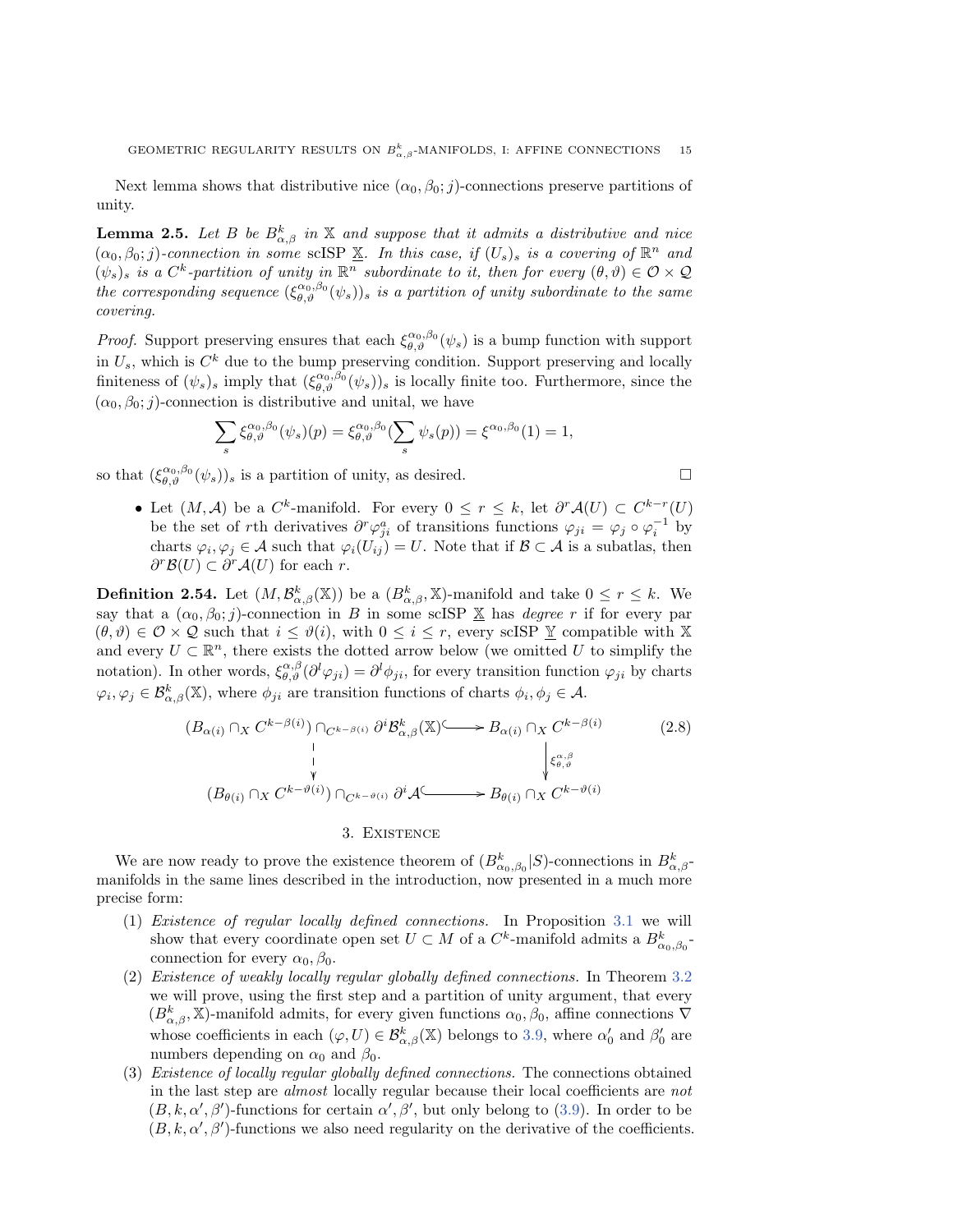It is at this moment that Le[mma](#page-16-1) 2.4 plays its role and, therefore, the moment when we need to add their hypotheses and additional objects  $((\alpha_0, \beta_0; j)$ -connections). [Thi](#page-16-0)s is done in Proposition 3.3.

(4) Existence of globally regular globally defined connections. Finally, in Theorem 3.4 we glue the locally regular connections in each  $(\varphi, U) \in \mathcal{B}_{\alpha, \beta}^k(\mathbb{X})$  getting the desired  $B^k_{\alpha',\beta'}$ -connections. It [is in t](#page-13-3)his step that we will need to assume that the  $(\alpha_0, \beta_0; j)$ -connections are compatible with partitions of unity, i.e., that they are nice in the sense of Definition 2.53.

<span id="page-15-0"></span>**Proposition 3.1** (Regular Local Existence). Let  $(M, \mathcal{A})$  be a  $C^k$ -manifold, with  $k \geq 2$ , and  $(\varphi, U) \in \mathcal{A}$  a chart, regarded as a  $C^k$ -manifold. Let  $\Gamma$  be a set,  $S \subset [0, k] \subset \Gamma_k$  a subset, and consider functions  $\alpha_0 : S \rightarrow \Gamma$  and  $\beta_0 : S \rightarrow [2, k]$ . Let B be a presheaf of distributive  $\Gamma$ -spaces. Then U admits a  $(B_{\alpha_0,\beta_0}^k | S)$ -connection  $\nabla_\varphi$  relatively to every concrete ISP between  $B_{\alpha_0}$  and  $C^{k-\beta_0}$ .

*Proof.* Recall that any family of  $C^2$ -functions  $f_a^c : \mathbb{R}^n \to \mathbb{R}$  defines a connection in  $\mathbb{R}^n$ [2]. Thus, any family of  $C^2$ -functions  $f_{ab}^c : V \to \mathbb{R}$  in an open set  $V \subset \mathbb{R}^n$  defines a connection  $\nabla_0$  in V. If  $\varphi : U \to \Bbb R^n$  is a chart in M with  $\varphi (U) \subset V$ , pulling back  $\nabla_0$  we get a connection  $\nabla_\varphi$  in U whose coefficients are  $f_{ab}^c \circ \varphi$ . Consequently, if  $f_{ab}^c$  are chosen  $(B, k, \alpha_0, \beta_0 | S)$ -functions in X, then  $\nabla_\varphi$  is a  $(B^k_{\alpha_0, \beta_0}, \mathbb{X} | S)$ -connection in U.

• If  $(\ast, \epsilon)$  is the multiplicative structure of B, let

$$
\epsilon^r(l,m) = \epsilon(l, \epsilon(l, \epsilon(l, \epsilon(\ldots \epsilon(l, m) \ldots))).
$$

<span id="page-15-1"></span>**Theorem 3.2** (Locally Weakly Regular Existence). Let  $\mathbb{X}$  be a concrete ISP and let M be  $a (B_{\alpha, \beta}^k, \mathbb{X})$ -manifold, with  $k \geq 2$ . Let  $\Gamma_k$  be a set of degree k. Given functions  $\alpha_0 : \Gamma_k \to \Gamma$ and  $\beta_0 : \Gamma_k \rightarrow [2, k]$ , there exists an affine connection  $\nabla$  in M whose coefficients in each  $(\varphi , U) \in \mathcal{B}^k_{\alpha, \beta} (\mathbb{X})$  belong to

<span id="page-15-2"></span>
$$
B_{\alpha'_0}((\varphi(U')) \cap_{X(\varphi(U'))} C^{k-\beta'_0}(\varphi(U')) \tag{3.9}
$$

for some nonempty open set  $U' \subset U$ ,

$$
\alpha'_0 = \delta(\epsilon^3(\alpha(1), \alpha_0(0)), \epsilon(\alpha(2), \alpha(1))), \quad \beta'_0 = \max(\beta(1), \beta(2), \beta_0(0))
$$
 (3.10)

and  $(\epsilon, \delta)$  are part of the distributive structure of B.

*Proof.* Let  $(\varphi_s, U_s)_s$  be an open covering of M by coordinate systems in  $\mathcal{B}^k_{\alpha,\beta}(\mathbb{X})$  and let  $\nabla_s$  be an affine connection in  $U_s$  with coefficients  $(f_s)^c_{ab}$ . Let  $(\psi_s)$  be a partition of unity of class  $C^k$ , subordinate to  $(\varphi_s, U_s)$ , and recall that  $\nabla = \sum_s \psi_s \cdot \nabla_s$  is a globally defined connection in M. We assert that if  $\varphi_s$  are in  $\mathcal{B}^k_{\alpha,\beta}(\mathbb{X})$ , then  $\overline{\nabla}$  is a well-defined connection whose cofficients belong to (3.9) for certain U'. Notice that the coefficients  $(\Gamma_s)_{ab}^c$  of  $\nabla$  in a fixed  $\varphi_s$  are obtained in the following way: let  $N(s)$  be the finite set of every s' such that  $U_{ss'} \equiv U_s \cap U_{s'} \neq \emptyset$ . For each  $s' \in N(s)$  we can do a change of coordinates and rewrite  $(f_{s'})_{ab}^c$  in the coordinates  $\varphi_s$  as given by the functions

<span id="page-15-3"></span>
$$
(f_{s';s})^c_{ab} = \sum_{l,m,o} \frac{\partial \varphi^c_s}{\partial \varphi^l_{s'}} \frac{\partial \varphi^m_{s'}}{\partial \varphi^a_s} \frac{\partial \varphi^o_{s'}}{\partial \varphi^b_s} (f_{s'})^l_{mo} + \sum_l \frac{\partial^2 \varphi^l_{s'}}{\partial \varphi^a_s \partial \varphi^b_s} \frac{\partial \varphi^c_{s'}}{\partial \varphi^l_{s'}},
$$
(3.11)

where by abuse of notation  $\varphi_s^c = (\varphi_s \circ \varphi_{s'}^{-1})^c$ . We then have

<span id="page-15-4"></span>
$$
(\Gamma_s)^c_{ab} = \sum_{s' \in N(s)} \psi_{s'} (f_{s';s})^c_{ab}.
$$
\n(3.12)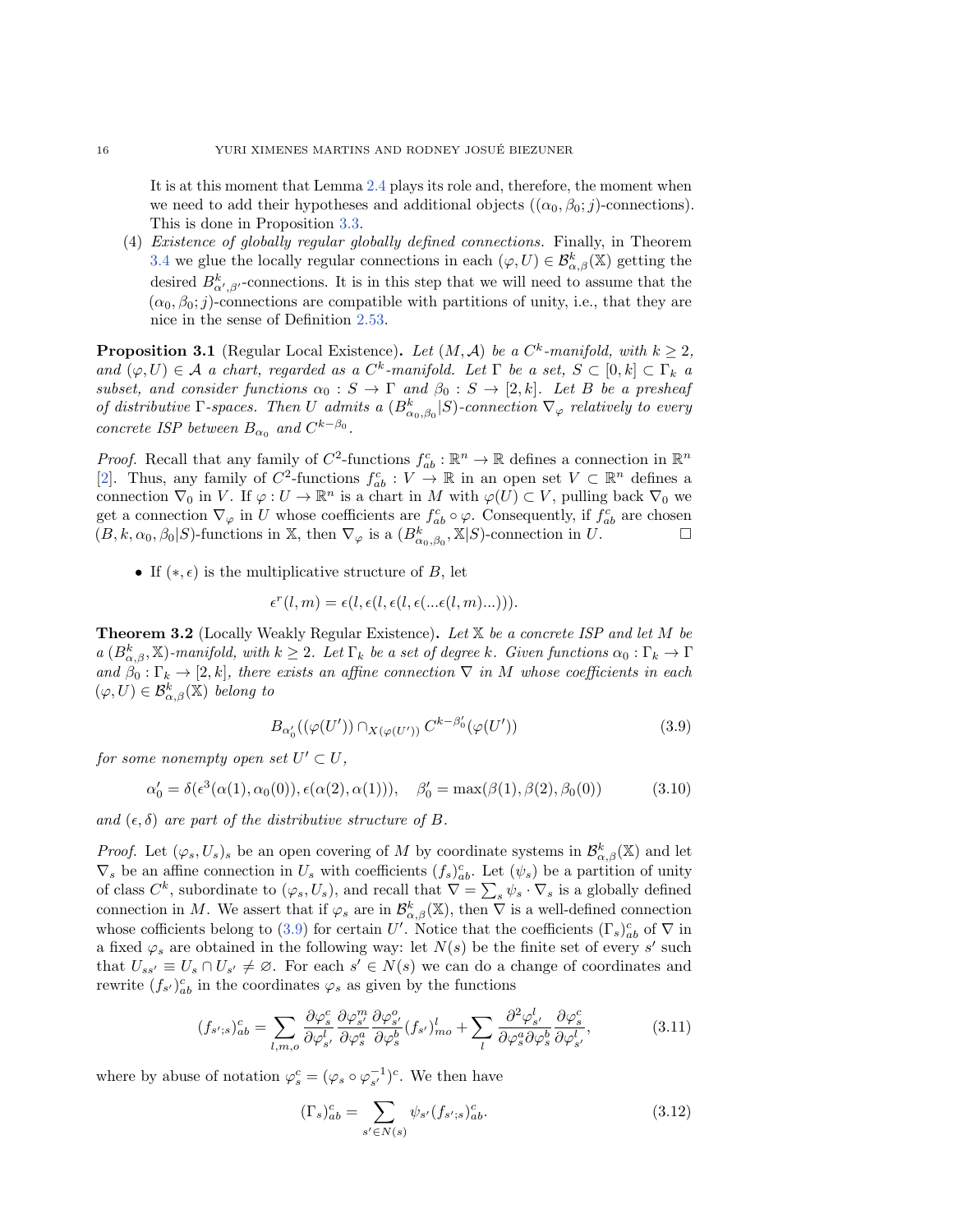From Proposition 3.1 we can take each  $\nabla_s (B^k_{\alpha_0,\beta_0}, \mathbb{X})$ -connection, so that  $(f_{s'})^l_{mn}$  can be choosen  $(B, k, \alpha_0, \beta_0)$ -functions in X. Furthermore, since  $\varphi_s \in \mathcal{B}^k_{\alpha, \beta}(\Bbb X)$  we have

$$
\frac{\partial \varphi_s^c}{\partial \varphi_{s'}^l} \in (B_{\alpha(1)} \cap_X C^{k-\beta(1)})(U_{ss'}^{s'}) \quad \text{and} \quad \frac{\partial^2 \varphi_{s'}^l}{\varphi_s^a \partial \varphi_s^b} \in (B_{\alpha(2)} \cap_X C^{k-\beta(2)})(U_{ss'}^{s'})
$$

where $U_{ss'}^{s'} = \varphi_{s'}(U_{ss'})$ . This i[s well](#page-15-3)-defined since  $\beta(2) \leq k$ . Due to the compatibility between the additive/multiplicative structures of  $B_\alpha$  and  $C^{k-\beta}$ , the first and the second terms of the right-hand sice of (3.11) belong to

$$
(B_{\epsilon^3(\alpha(1),\alpha_0(0))} \cap_X C^{k-\max(\beta(1),\beta_0(0))})(U_{ss'}^{s'})
$$

and

$$
(B_{\epsilon(\alpha(2),\alpha(1))}\cap_X C^{k-\max(\beta(2),\beta(1))})(U_{ss'}^{s'}),
$$

respectively, so that the left-hand side of (3.11) belongs to

$$
(B_{\tau(\epsilon^3(\alpha(1),\alpha_0(0)),\epsilon(\alpha(2),\alpha(1)))}\cap_X C^{k-\max(\beta(1),\beta(2),\beta_0(0))})(U_{N(s)})=(B_{\alpha'_0}\cap_X C^{k-\beta'_0})(U_{N(s)}),
$$

where  $U_{N(s)} = \bigcap_{s' \in N(s)} U_{ss'}$ . Since B [is a](#page-15-4)  $B_{\alpha,\beta}^k$ -presheaf in X, diagram (2.4) implies that each product  $\psi_{s'}(f_{s';s})_{ab}^c$  in the sum (3.12) belongs to the same space, so that the entire sum also belongs to that space. Repeating the process for all coverings in  $\mathcal{B}^k_{\alpha,\beta}(\mathbb{X})$  and noticing that  $\alpha'$  and  $\beta'$  do not depend on s, s', we get the desired result.

<span id="page-16-1"></span>Proposi[tion](#page-15-1) 3.3 (Locally Regular Existence). In the same notations and hypotheses of Theorem 3.2, if B admits a  $(\alpha', \beta'; j)$ -connection in some scIS[P](#page-15-2)  $\underline{\mathbb{X}}$ , where  $\alpha' : \Gamma_k \to \Gamma$ and  $\beta' : \Gamma_k \to [2, k]$  are functions such that  $\alpha'(j) = \alpha'_0$  and  $\beta'(j) = \beta'_0$ , then for every scISP  $\underline{Y}$  compatible  $\underline{X}$  and every  $z \in [\beta'; j]_k$ , the elements of  $(\beta.9)$  can be regarded as  $(B, k, \theta , \vartheta | \Gamma_k[z])$ -functions in  $\mathbb{Y}_{\theta, \vartheta}$ , [for e](#page-13-0)very pair  $(\theta, \vartheta) \in \mathcal{O} \times \mathcal{Q}$  which is ordinary in  $\Gamma_k[z]$ .

<span id="page-16-0"></span>*Proof.* Direct application of Lemma  $2.4$ .

$$
\qquad \qquad \Box
$$

**Theorem 3.4** (Global Regular Existence). Let M be a  $(B_{\alpha,\beta}^k, \mathbb{X})$ -manifold, with  $k \geq 2$ , and, as above, suppose that the structural presheaf B admits a  $(\alpha', \beta'; j)$ -connection in some scISP  $\underline{\mathbb{X}}$ , where  $\alpha'(j) = \alpha'_0$  and  $\beta'(j) = \beta'_0$ . Suppose, in addition, that this  $(\alpha', \beta'; j)$ -connection is distributive, nice and has degree  $r \geq 2$ . Then, M admits a  $(B_{\theta ,\vartheta }^{k},\mathbb{Y}_{\theta ,\vartheta }|\Gamma_{k}[z])$  $(B_{\theta ,\vartheta }^{k},\mathbb{Y}_{\theta ,\vartheta }|\Gamma_{k}[z])$  $(B_{\theta ,\vartheta }^{k},\mathbb{Y}_{\theta ,\vartheta }|\Gamma_{k}[z])$ -connection for every scISP  $\underline{\mathbb{Y}}$  compatible with  $\underline{\mathbb{X}}$ , every  $z \in [\beta';j]_{k}$  and every pair  $(\theta , \vartheta )$  ordin[ary i](#page-15-1)n  $\Gamma_k[z]$  such that  $i \leq \vartheta (i)$ .

*Proof.* Fro[m T](#page-15-2)heorem 3.2 there exists an affine connection  $\nabla$  w[hose c](#page-15-4)oefficient[s \(3.](#page-16-1)12) belong to (3.9). By the first part of the hypotheses we can apply [Pro](#page-13-0)position 3.3, so that for any pair  $(\theta , \vartheta )$  ordinary in  $\Gamma_k[z]$ , the coefficients  $(\Gamma_s)_{ab}^c$  in (3.12) can be regarded as  $(B, k, \theta, \vartheta, \Psi_{\theta, \vartheta} | \Gamma_k[z])$ -functions. But, fro[m t](#page-16-1)he proof of Lemma 2.4 we see that this way to regard elements of an intersection space as regular functions is made by taking their image under  $\xi_{\theta, \theta}^{\alpha', \beta'}$ . Thus, Proposition 3.3 is telling us precisely that, for every  $\varphi_s$ , the corresponding  $\xi_{\theta, \vartheta}^{\alpha', \beta'}((\Gamma_s)_{ab}^c)$  are  $(B, k, \theta, \vartheta, \mathbb{Y}_{\theta, \vartheta} | \Gamma_k[z])$ -functions. We will show that, under the additional hypoth[eses,](#page-15-3) the collection of these when varying  $s$  also defines an affine connection in M, which will be a  $(B_{\theta, \vartheta}^k, \mathbb{Y}_{\theta, \vartheta} | \Gamma_k[z])$ -connection by construction. Notice that the expression (3.11) which describes how  $(\Gamma_s)_{ab}^c$  changes when s varies involves multiplications, sums, bump functions and derivatives of the transition functions. But the additional hypotheses are precisely about the preservation of these data by  $\mathcal{E}$ !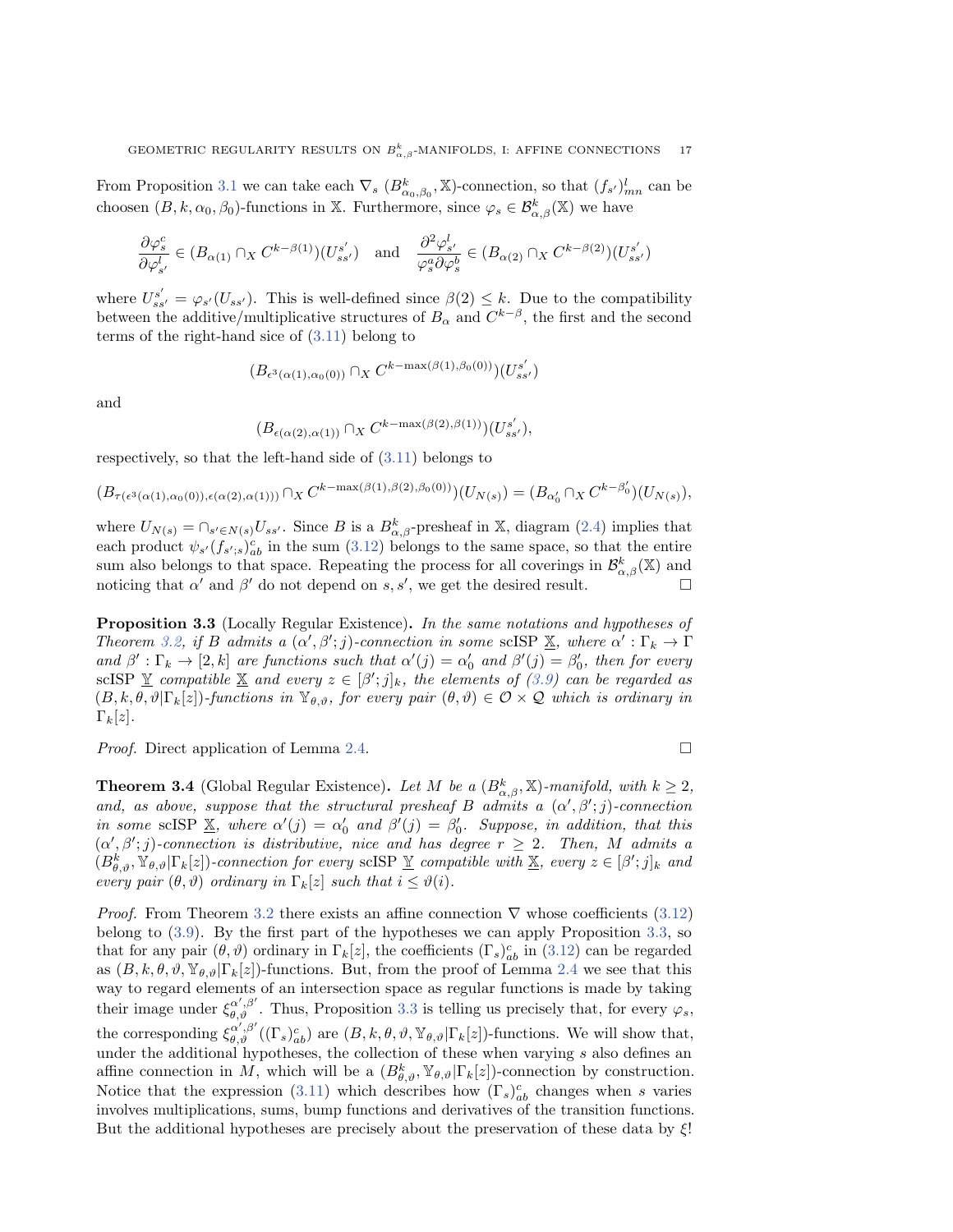More precisely, for  $i \leq \vartheta (i)$  we have:

=

=

$$
\xi_{\theta\vartheta}^{\alpha',\beta'}((f_{s';s})_{ab}^c) = \xi_{\theta\vartheta}^{\alpha',\beta'}\Big(\sum_{l,m,o}\frac{\partial\varphi_{s}^c}{\partial\varphi_{s'}^l}\frac{\partial\varphi_{s'}^m}{\partial\varphi_{s}^a}\frac{\partial\varphi_{s'}^o}{\partial\varphi_{s}^b}(f_{s'})_{mo}^l + \sum_{l}\frac{\partial^2\varphi_{s'}^l}{\partial\varphi_{s}^a\partial\varphi_{s}^b}\frac{\partial\varphi_{s'}^c}{\partial\varphi_{s'}^l}\Big)
$$
  
\n
$$
= \sum_{l,m,o}\xi_{\theta\theta}\Big(\frac{\partial\varphi_{s}^c}{\partial\varphi_{s'}^l}\Big)\xi_{\theta\theta}\Big(\frac{\partial\varphi_{s'}^m}{\partial\varphi_{s}^a}\Big)\xi_{\theta\theta}\Big(\frac{\partial\varphi_{s'}^o}{\partial\varphi_{s}^b}\Big)\xi_{\theta\theta}((f_{s'})_{mo}^l) + \sum_{l}\xi_{\theta\theta}\Big(\frac{\partial^2\varphi_{s'}^l}{\partial\varphi_{s}^a\partial\varphi_{s}^b}\Big)\xi_{\theta\theta}\Big(\frac{\partial\varphi_{s}^c}{\partial\varphi_{s'}^l}\Big)
$$
  
\n
$$
= \sum_{l,m,o}\frac{\partial\varphi_{s}^c}{\partial\varphi_{s'}^l}\frac{\partial\varphi_{s'}^m}{\partial\varphi_{s}^b}\frac{\partial\varphi_{s'}^o}{\partial\varphi_{s}^b}\xi_{\theta\vartheta}^{\alpha',\beta'}((f_{s'})_{mo}^l) + \sum_{l}\frac{\partial^2\varphi_{s'}^l}{\partial\varphi_{s}^a\partial\varphi_{s}^b}\frac{\partial\varphi_{s'}^c}{\partial\varphi_{s'}^l},
$$

where we omitted the superior indexes in the maps  $\xi$  to simplify the notation and  $\phi_s$  [are](#page-15-3) charts in the maximal  $C^k$ -atlas  $\mathcal A$  of M. Furthermore, in the first step we used (3.11) and in the second one we used compatibility between the distributive str[uctu](#page-10-1)res of B and  $C^{k-}$  and also the distributive properties of  $\xi$  (which comes from the fact that the  $(\alpha', \beta'; j)$ -connection is supposed distributive) and the composition laws (2.5). In the third step we used that the  $(\alpha', \beta'; j)$ -connection has degree  $r \geq 2$  (here is where we need  $i \leq \vartheta (i)$ . By the same kind of arguments,

<span id="page-17-1"></span>
$$
\xi_{\theta,\vartheta}^{\alpha',\beta'}((\Gamma_s)_{ab}^c) = \xi_{\theta\vartheta}^{\alpha',\beta'}\Big(\sum_{s'\in N(s)} \psi_{s'} \cdot (f_{s',s})_{ab}^c\Big) \tag{3.13}
$$

$$
\sum_{s' \in N(s)} \xi_{\theta,\vartheta}^{\alpha',\beta'}(\psi_{s'}) \Biggl( \sum_{l,m,o} \frac{\partial \phi_s^c}{\partial \phi_{s'}^l} \frac{\partial \phi_{s'}^m}{\partial \phi_s^a} \frac{\partial \phi_{s'}^o}{\partial \phi_s^b} \xi_{\theta\vartheta}^{\alpha',\beta'}((f_{s'})_{mo}^l) + (3.14)
$$

$$
+\sum_{l}\frac{\partial^2\phi^l_{s'}}{\partial\phi^a_s\partial\phi^b_s}\frac{\partial\phi^c_{s}}{\partial\phi^l_{s'}}\Big)\qquad \quad \ (3.15)
$$

$$
= \sum_{s' \in N(s)} \xi_{\theta,\vartheta}^{\alpha',\beta'}(\psi_{s'})((\Gamma_{s'})_{\theta,\vartheta})_{ab}^c,
$$
\n(3.16)

where $((\Gamma_{s'})_{\theta,\vartheta})_{ab}^c$  ar[e the](#page-14-1) coefficients of the affine connection in  $U_{s'}$  defined by the f[amily](#page-17-1) of functions  $\xi_{\theta \theta}^{\alpha',\bar{\beta}'}((f_{s'})_{mo}^l)$ . Since the  $(\alpha', \beta'; j)$ -connection in B is nice and distributive it follows from Lemma 2.5 that  $(\xi_{\theta, \vartheta}^{\alpha', \beta'}(\psi_s))_s$  is a  $C^k$ -partition of unity for M. Thus, (3.16) is a globally defined affine connection in M, which by construction is a  $(B_{\theta ,\vartheta }^{k},\mathbb{Y}_{\theta ,\vartheta }|\Gamma _{k}[z])$ connection.  $\square$ 

### 4. MULTIPLICITY

<span id="page-17-0"></span>The last result was about the existence of regular connections. In the following we will consider the multiplicity problem. More precisely, given a  $B_{\alpha,\beta}^k$ -manifold M in an ISP X,  $S \subset \Gamma_k$ , functions  $\theta : S \rightarrow \Gamma$  and  $\vartheta : S \rightarrow [2, k]$ , and a concrete ISP  $\Bbb{Y}$  compatible with  $\Bbb{X}$ , we will study the set  $\text{Conn}_{\theta ,\vartheta}^k(M; \mathbb{Y}|S)$  of  $(B_{\theta ,\vartheta}^k, \mathbb{Y}_{\theta ,\vartheta }|S)$ -connections in M.

• Let  $(\mathcal{B}_{\mathrm{end}})_{\alpha,\beta}^k(\mathbb{X}) \subset \mathcal{B}_{\alpha,\beta}^k(\mathbb{X})$  be the collection of all charts  $(\varphi, U) \in \mathcal{B}_{\alpha,\beta}^k(\mathbb{X})$  which trivializes the endomorphism bundle  $\text{End}(TM)$ .

**Definition 4.1.** Let  $S \subset \Gamma_k, \theta : S \rightarrow \Gamma, \vartheta : S \rightarrow [2, k]$  and  $\mathbb{Y}$  as above. An End(TM)valued  $(B_{\theta, \vartheta}^k, \mathbb{Y})$ -form of degree one is an End $(TM)$ -valued 1-form  $\omega$  of class  $C^k$  whose coefficients  $(\omega \varphi)_{ab}^c$  in every  $(\varphi, U) \in (\mathcal{B}_{\mathrm{end}})_{\alpha, \beta}^k(\mathbb{X})$  are  $(B, k, \theta, \vartheta | S)$ -functions in  $\mathbb{Y}$ . Let

<span id="page-17-2"></span>
$$
\Omega_{\theta,\vartheta}^1(M;\mathrm{End}(TM),\mathbb{Y}|S) \tag{4.17}
$$

denote the set of all of them.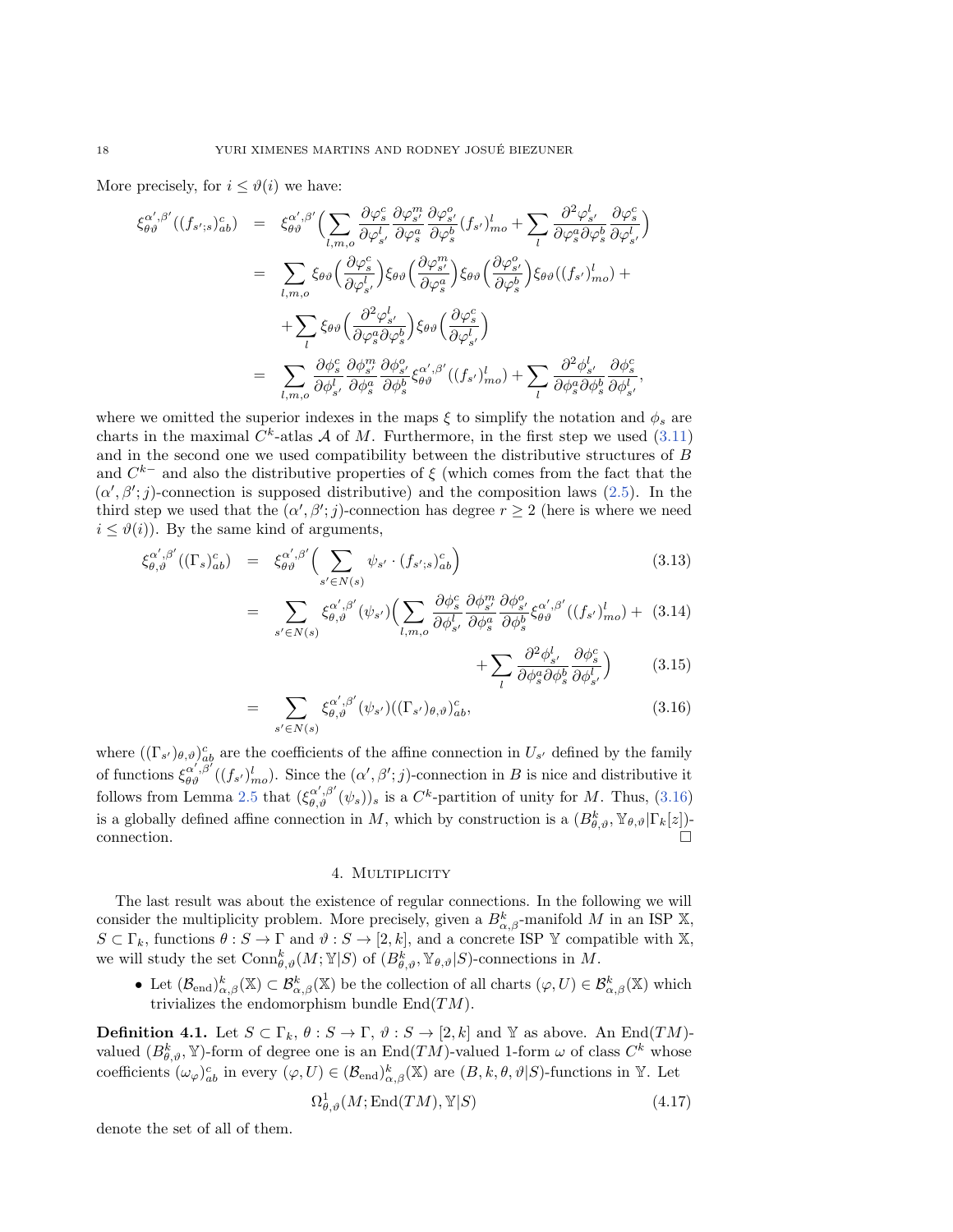We begin with an easy fact: in the same way as the set of affine connections in a  $C<sup>k</sup>$ -manifold is an affine space of the vector space of End(TM)-valued 1-forms, the set of regular affine connections on a regular manifold is an affine space of the vector space of regular  $\text{End}(TM)$ -valued 1-forms. More precisely,

<span id="page-18-0"></span>**Propos[ition](#page-17-2) 4.2.** Let M be a  $(B_{\alpha, \beta}^k, \mathbb{X})$ -manif[old. F](#page-17-2)or every S,  $\theta$ ,  $\vartheta$  and  $\mathbb{Y}$  as above:

- (1) (4.17) is a vector subspace of  $\Omega^1(M;\text{End}(TM));$
- (2) Conn $_{\theta ,\vartheta }^{k}(M; \mathbb{Y}|S)$  is an affine space of (4.17).

*Proof.* For the first one, recall that in a distributive  $\Gamma$ -space  $B = (B_i)$  the additive structure  $+_{ij}$ :  $B_i \otimes B_j \rightarrow B_{\delta (i,j)}$  is such that  $\delta (i,i) = i$  and  $+_{ii}$  is the sum of  $B_i$ . For the second one, if  $\nabla$  and  $\overline{\nabla}$  are two affine C<sup>k</sup>-connections in M, then  $\omega = \nabla - \overline{\nabla}$  has coefficients in  $(\varphi, U) \in (\mathcal{B}_{\mathrm{end}})_{\alpha,\beta}^k(\mathbb{X})$  given by  $(\omega_{\varphi})_{ab}^c = (\Gamma_{\varphi})_{ab}^c - (\overline{\Gamma}_{\varphi})_{ab}^c$ . Thus, again by  $+i_i = +_i$ , if  $(\Gamma_{\varphi})_{ab}^c$  and  $(\overline{\Gamma}_{\varphi})_{ab}^c$  are  $(B, k, \theta, \vartheta, \mathbb{Y}|S)$ -functions, then  $(\omega_{\varphi})_{ab}^c$  are so.

We will now prove that  $(B_{\theta \theta}^k, \mathbb{Y}|S)$ -connections  $\nabla$  and  $\overline{\nabla}$  which are "locally additively different" are actually "locally different".

**Definition 4.3.** Let M be a  $(B_{\alpha, \beta}^k, \mathbb{X})$ -manifold. Given  $S \subset \Gamma_k$ ,  $\theta$ ,  $\delta$  and  $\mathbb{Y}$  as above, a 3-parameter  $(\theta , \vartheta , \mathbb{Y}|S)$ -family in M is just a collection  $(\Omega_{\varphi})^c_{ab}$  of  $(B, k, \theta, \vartheta | S)$ -functions in Y, with  $a, b, c = 1, ..., n$ , for each  $(\varphi, U) \in \mathcal{B}_{\alpha, \beta}^k(\mathbb{X})$ .

• If  $(\Omega \varphi )_{ab}^c$  is a 3-parameter family, let  $(\Omega \varphi )^c = \sum_{a,b} (\overline{\Omega} _{\varphi})_{ab}^c(p)$ .

**Definition 4.4.** Two 3-parameter  $(\theta , \vartheta , \mathbb{Y}|S)$ -families  $(\Omega_{\varphi})_{ab}^c$  and  $(\overline{\Omega}_{\varphi})_{ab}^c$  are:

- (1) locally additively different if for every chart  $(\varphi, U) \in \mathcal{B}_{\alpha, \beta}^k(\mathbb{X})$  and every  $c = 1, ..., n$ we have  $(\Omega_{\varphi})^c \neq (\overline{\Omega}_{\varphi})^c$ ;
- (2) locally different if for every chart  $(\varphi, U) \in \mathcal{B}^k_{\alpha, \beta}(\mathbb{X})$  and every  $a, b, c = 1, ..., n$ there exists a nonempty open set  $U_{a,b,c} \subset U$  such that  $(\Omega_\varphi)_{ab}^c(p) \neq (\overline{\Omega}_\varphi)_{ab}^c(p)$  for every  $p \in U_{a,b,c}.$

<span id="page-18-1"></span>**Definition 4.5.** Two  $(B^k_{\theta ,\vartheta}, \mathbb{Y}|S)$ -connections  $\nabla$  and  $\overline{\nabla}$  in M are locally additively different (resp. *locally different*) if the corresponding 3-parameter  $(\theta, \vartheta, \mathbb{Y} | S)$ - families of their coefficients are locally additively different (resp. locally different).

**Theorem 4.6.** If two 3-parameter  $(\theta , \vartheta , \mathbb{Y}|S)$ - families  $(\Omega_{\varphi})_{ab}^c$  and  $(\overline{\Omega}_{\varphi})_{ab}^c$  in a smooth  $(B_{\alpha,\beta}^{\infty}, \mathbb{X})$ -manifold are locally additively different, then they are locally different.

*Proof.* For every chart  $(\varphi, U)$  and every  $c = 1, ..., n$ , let  $U_c \subset U$  be the subset in which  $(\Omega_{\varphi})^c(p) \neq (\overline{\Omega}_{\varphi})^c(p)$ . Since the 3-parameters are locally additively different, the subsets  $U_c$  are nonempty. On the other hand, they are the complement of the closed sets  $[({\Omega}_{\varphi})^c - (\overline{\Omega}_{\varphi})^c]^{-1}(0)$ . Thus, they are nonempty of sets. For each  $p \in U_c$  we then have

$$
0 < |\Omega^c_\varphi(p) - (\overline{\Omega}_\varphi)^c(p)| \le \sum_{a,b} |(\Omega_\varphi)^c_{ab}(p) - (\overline{\Omega}_\varphi)^c_{ab}(p)|,
$$

implying the existence of functions  $a_c, b_c : U_c \rightarrow [n]$  such that

$$
(\Omega_{\varphi})_{a_c(p)b_c(p)}^c(p) \neq (\overline{\Omega}_{\varphi})_{a_c(p)b_c(p)}^c(p).
$$

Regard [n] as a 0-manifold and notice that if two smooth functions  $f, g: V \rightarrow [n]$  are transversal, then they coincide in an open set  $V' \subset V$ . Since [n] is a 0-manifold, any smooth map  $f: V \rightarrow [n]$  is a submersion and therefore transversal to each other. In particular,  $a_c$  (resp.  $b_c$ ) is transversal to each constant map  $a' \in [n]$  (resp. b'), so that for each a' (resp. b') there exists  $U_{a',c} \subset U_c$  (resp.  $U_{b',c} \subset U_c$ ) in which

$$
(\Omega_{\varphi})^{c}_{a'b_{c}(p)}(p) \neq (\overline{\Omega}_{\varphi})^{c}_{a'b_{c}(p)}(p) \quad (\text{resp.} \quad (\Omega_{\varphi})^{c}_{a_{c}(p)b'}(p) \neq (\overline{\Omega}_{\varphi})^{c}_{a_{c}(p)b'}(p))
$$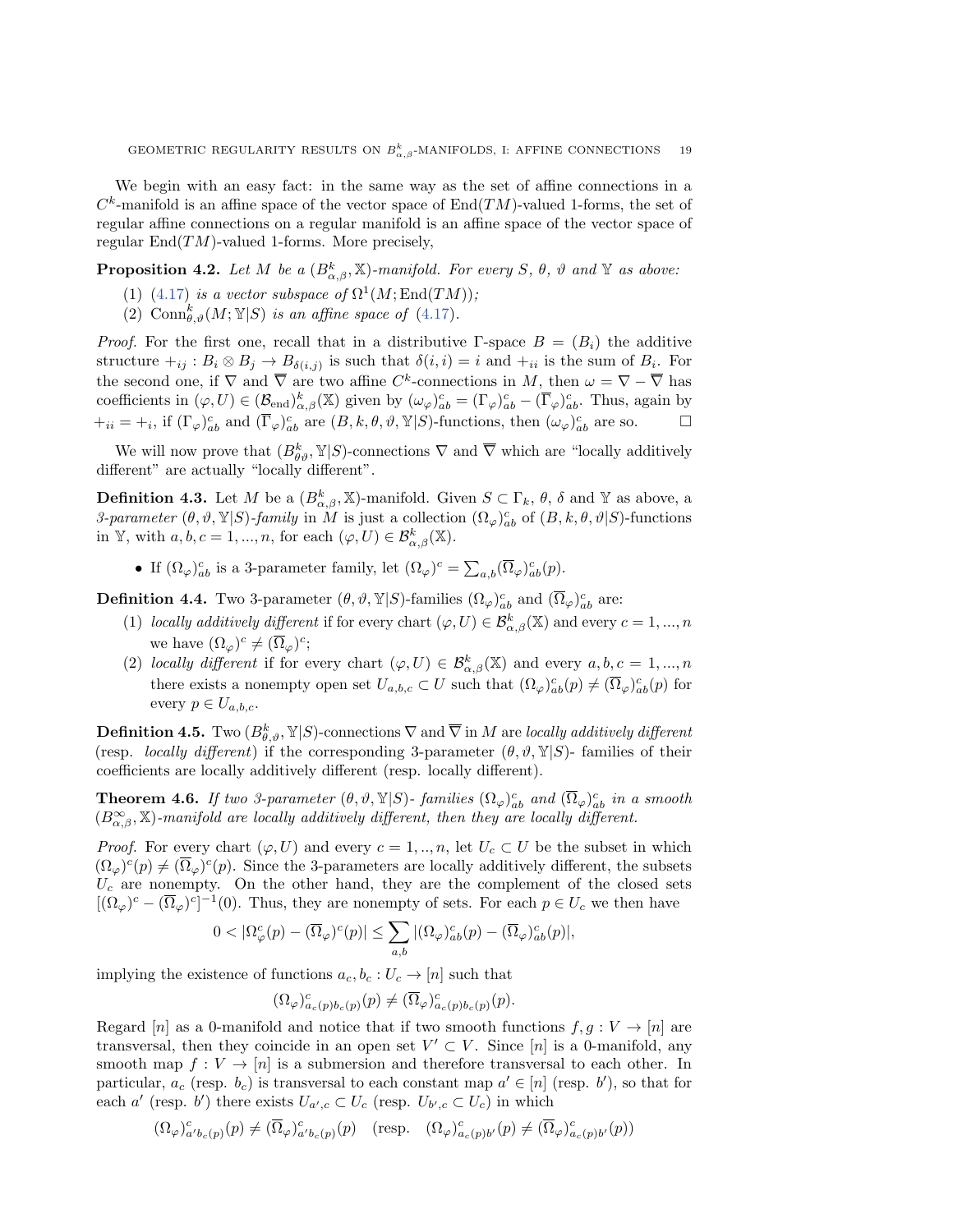Taking  $U_{a',b',c} = U_{a',c} \cap U_{b',c}$  and noticing that this intersection is nonempty, the proof is done.  $\Box$ 

4.1. Discussion. We close with a broad discussion which we would like to see formalized and enlarged in some future work.

• Let  $\mathcal{C}_k(\theta , \vartheta ; \mathbb{Y} )$  denote the set of 3-parameter  $(\theta , \vartheta , \mathbb{Y})$ -families in some  $(B_{\alpha , \beta}^k , \mathbb{X})$ manifold M. Let  $\xi$  be [a](#page-14-0) nice and distributive  $(\alpha', \beta'; j)$ -connection in M with degree  $r \geq 0$ .

The construction of Section 3 shows that every 3-parameter  $(\alpha_0, \beta_0, \mathbb{X})$ -family  $f =$  $(f_\varphi)_{ab}^c$  in M induces, for each ordinary pair  $(\theta , \vartheta )$ , a corresponding  $(B_{\theta , \vartheta }^k, \mathbb{Y}_{\theta , \vartheta })$ -connection  $\nabla_{\xi}^{f}$  in M, whose 3-parameter family of coefficients  $(\Gamma_{\xi,\varphi}^{f})_{ab}^{c}$  is given by (3.16). Suppose, for a moment, that we found a class  $\mathcal{S} \subset \mathcal{C}_3^k(\alpha_0, \beta_0; \mathbb{X})$  of 3-parameter  $(\alpha_0, \beta_0, \mathbb{X})$ -families such that [f](#page-18-1)or every  $f \in \mathcal{S}$  the corresponding regular connection  $\nabla_{\xi}^{f}$  has coefficients  $(\Gamma_{\xi, \varphi})^c_{ab} \in \mathcal{C}_k(\theta, \vartheta; \mathbb{Y})$  which are locally additively different to each other  $\Omega_{\varphi} \in \mathcal{C}_k(\theta, \vartheta; \mathbb{Y})$ . Thus, by Theorem 4.6 it follows that they are also locally different. In particular, every 3-parameter  $(\theta , \vartheta , \mathbb{Y})$ -family is locally additively different to some  $(B_{\theta , \vartheta }^{k}, \mathbb{Y})$ -connection and this "difference" is measured by elements in  $\mathcal S$ . This is the typical shape of denseness theorems. More precisely, one could expect the existence of a topology in  $\mathcal{C}_k(\theta , \vartheta ; \mathbb{Y} )$ whose basic open sets are parameterized by elements of  $\mathcal S$  and such that  $\text{Conn}^k_{\theta, \vartheta}(M; \mathbb Y) \subset$  $\mathcal{C}_k(\theta , \vartheta ; \mathbb{Y})$  is a dense subset.

Actually, the existence of S as above also implies that if  $f \in \mathcal{S}$ , then  $\nabla_{\xi}^{f}$  is locally additively different to each other  $\nabla \in \text{Conn}_{\theta, \vartheta}^k(M; \mathbb{Y})$ , which is the shape [of an](#page-16-0) openness theorem. Thus, we could expect that, if [the t](#page-15-3)opolo[gy de](#page-17-1)scribed above exists, then  $\text{Conn}_{\theta ,\vartheta}^k(M; \mathbb{Y}) \subset \mathcal{C}_k(\theta , \vartheta ; \mathbb{Y})$  should be open and nonempty due Theorem 3.4.

Finally, looking again at the expressions (3.11) and (3.16) defining  $\nabla_{\xi}^{f}$ , one concludes that the problem of finding S consists in studying the complement in  $\mathcal{C}_k(\theta , \vartheta ; \mathbb Y )$  of the solution spaces  $\mathcal{X}_{\xi} (\varphi , \Omega)$ , for each  $\varphi \in \mathcal{B}^k_{\alpha, \beta}(\mathbb{X})$  and each  $\Omega \in \mathcal{C}_k(\theta , \vartheta ; \mathbb{Y})$ , of the system of nonhomogeneous equations

<span id="page-19-4"></span>
$$
F_{\xi}^{c}(f; \varphi, \Omega) = (\Omega_{\varphi})^{c}, \quad \text{where} \quad F_{\xi}^{c}(f; \varphi, \Omega) = \sum_{a,b} \xi_{\theta,\vartheta}^{\alpha',\beta'}((\Gamma_{\xi,\varphi}^{f})_{ab}^{c}), \tag{4.18}
$$

whose coefficients belong to the space of  $(B, k, \theta, \vartheta | \Gamma_k[z])$ -functions. Since equations (4.18) strongly depend on the  $(\alpha', \beta'; j)$ [-conn](#page-19-4)ection  $\xi$ , the basic strategy to find  $S$  (an[d then](#page-19-4) to get the openness and denseness results described above) would be to introduce additional conditions in  $\xi$  which simplify (4.18). In other words, would be to look at (4.18) as parameterized systems of equations in the space of all  $(\alpha', \beta'; j)$ -connections.

## **ACKNOWLEDGMENTS**

The authors thank the reviewer's valuable considerations, which undoubtedly made the text much more readable. The first author was supported by CAPES (grant number 88887.187703/2018-00).

### **REFERENCES**

- <span id="page-19-0"></span>[1] Martins, Y. X., Biezuner, R. J., Existence of  $B_{\alpha,\beta}^k$ -Structures on  $C^k$ -Manifolds, arXiv:1908.04442.
- <span id="page-19-1"></span>[2] Chern, S. S., Chen, W., Lam, K. S., Lectures on Differential Geometry, World Scientific Publishing Company, 1991.
- <span id="page-19-2"></span>[3] Uhlenbeck, K. K., Connections with  $L^p$  bounds on curvature, Comm. Math. Phys. Volume 83, Number 1 (1982), 31-42.
- <span id="page-19-3"></span>[4] Eichhorn, J., The Boundedness of Connection Coefficients and their Derivatives, Math. Nachr. 152 (1991) 145-158.
- [5] Kobayashi, S., Differential Geometry of Complex Vector Bundle, Princeton University Press, 2014.